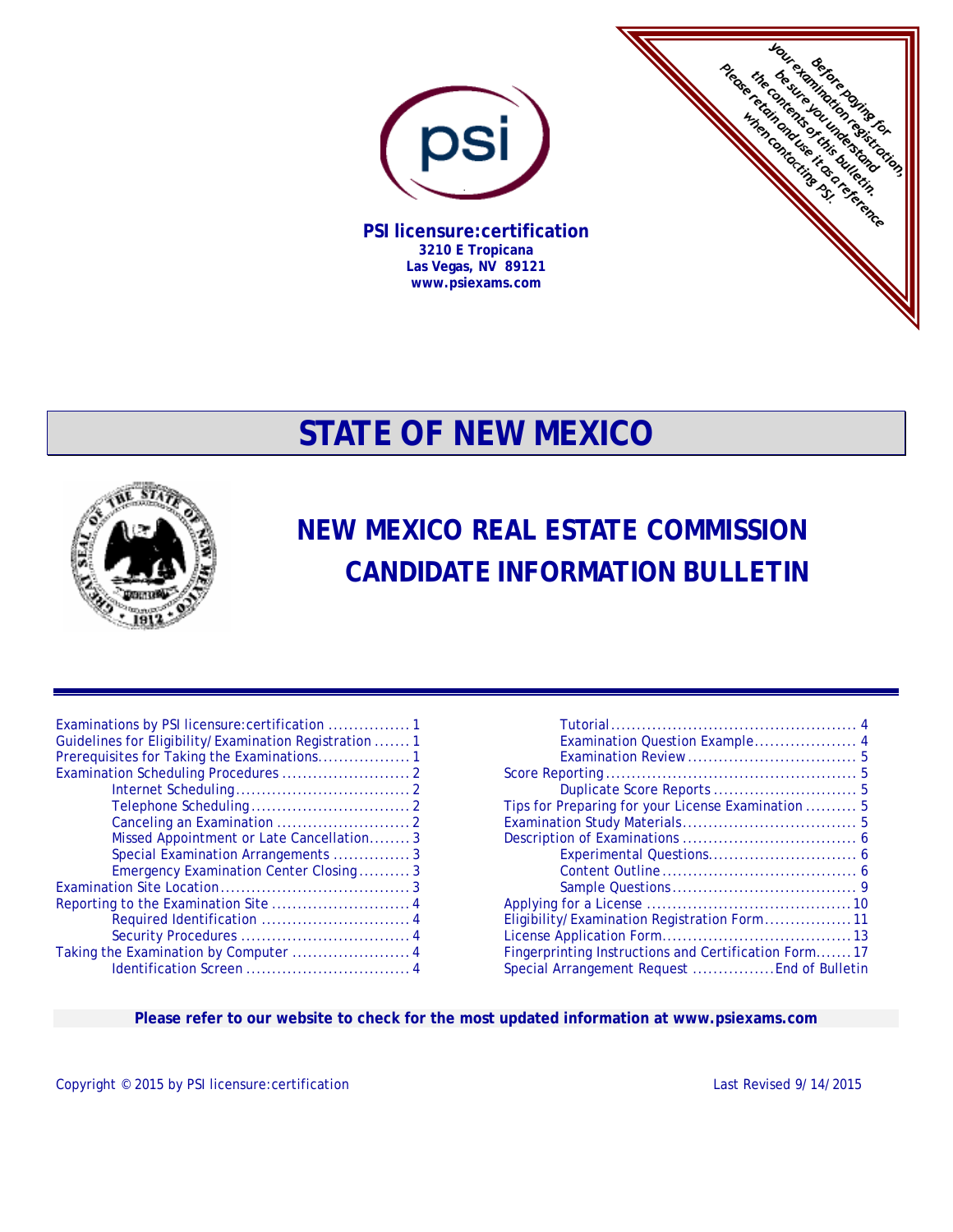# **EXAMINATIONS BY PSI**

This Candidate Information Bulletin provides you with information about the examination and application process for a real estate licensee in the State of New Mexico.

New Mexico state laws stipulate that a person may not act as a real estate broker without first obtaining a license issued by the New Mexico Real Estate Commission. To be licensed, you must pass an examination to confirm that you have attained at least a minimum level of knowledge regarding the principles, practices, statutes, and regulations relating to real estate.

The New Mexico Real Estate Commission has contracted with PSI licensure:certification (PSI) to conduct examination approval process and examination testing. PSI provides examinations through a network of computer examination centers in New Mexico. PSI works closely with the State to be certain that examinations meet local as well as national requirements in basic principles and examination development standards.

# **GUIDELINES FOR ELIGIBILITY/EXAMINATION REGISTRATION**

Candidates must apply for eligibility with PSI by submitting the completed Eligibility/Examination Registration Form (found at the end of this Candidate Information Bulletin), examination fee and all required documentation. PSI will determine your eligibility for taking the examination.

#### **PSI licensure:certification 3210 E Tropicana Las Vegas, NV 89121 (800) 733-9267 Fax (702) 932-2666 www.psiexams.com**

Upon approval by PSI, you will be sent an Eligibility Postcard, including instructions for scheduling the examination. If your registration is incomplete, PSI will contact you to advise you of any additional information or documents required.

The following fee table lists the applicable fee for each examination. The fee is for each examination, whether you are taking the examination for the first time or repeating.

**M** The Eligibility/Examination Registration Form will expire one year from the date PSI receives the original submission.

#### **EXAMINATION FEE \$ 95**

The fee is \$95 for the 2 examination portions, regardless if you take 1 or both examination portions. Examination retakes are \$95 for 1 or both examination portions. NOTE: EXAMINATION FEES ARE NOT REFUNDABLE OR TRANSFERABLE. THE EXAMINATION FEE IS VALID FOR ONE YEAR FORM THE DATE OF PAYMENT.

You may submit the Eligibility/Examination Registration Form, examination fee, and all required documentation to PSI as follows:

#### **STANDARD MAIL REGISTRATION**

Complete the Eligibility/Examination Registration Form found at the end of this Candidate Information Bulletin. Return the completed original form(s) to PSI with the appropriate examination fee. Payment of fees may be made by credit card (Visa, MasterCard, American Express or Discover), money order, company check or cashier's check. Money orders or checks must be made payable to PSI. **CASH AND PERSONAL CHECKS ARE NOT ACCEPTED.** 

Upon approval by PSI, you will be sent an Eligibility Postcard, including instructions for scheduling the examination. If your registration is incomplete, PSI will contact you to advise you of any additional information or documents required. Allow 2 weeks for processing before scheduling the examination date.

#### **FAX REGISTRATION**

Complete the Eligibility/Examination Registration Form, including your credit card number and expiration date. Fax the completed form(s) to PSI (702) 932-2666. Fax registrations are accepted 24 hours a day.

Upon approval by PSI, you will be sent an Eligibility Postcard, including instructions for scheduling the examination. If your registration is incomplete, PSI will contact you to advise you of any additional information or documents required. Allow 4 business days for processing before scheduling the examination date.

#### **EMAIL REGISTRATION**

Complete the Eligibility/Examination Registration Form, including your credit card number and expiration date. Email the completed form to PSI at nmreapp@psionline.com. Email registrations are accepted 24 hours a day.

Please allow 4 business days to process your Registration. After 4 business days, you may go online or call PSI to schedule the examination. Allow 4 business days for processing before scheduling the examination date.

# **PREREQUISITES FOR TAKING EXAMINATIONS**

To be eligible for licensure, candidates must meet qualifications established by New Mexico law and pass the designated examinations. Along with the examination application form, all examination candidates, with the exception of candidates applying under the License Recognition program or candidates who have received pre-licensing education waivers, must submit documentation of having completed 30-hour pre-licensing courses in Real Estate Principles and Practice, Real Estate Law, and Broker Basics not longer than three years prior to making application to take the broker's examination. School Certifications from each school must be submitted with the Eligibility/Examination Registration Form verifying the candidate has completed all required courses. If the candidate is in the process of completing a required course, the course must be completed before taking the examination.

| <b>Mandatory Pre-Licensing Courses</b> | <b>Credit Hours</b> |
|----------------------------------------|---------------------|
| Real Estate Principles and Practice*   | 30                  |
| Real Estate Law*                       | 30                  |
| <b>Broker Basics</b>                   | 30                  |

*\*Pre-licensing courses available by correspondence.*

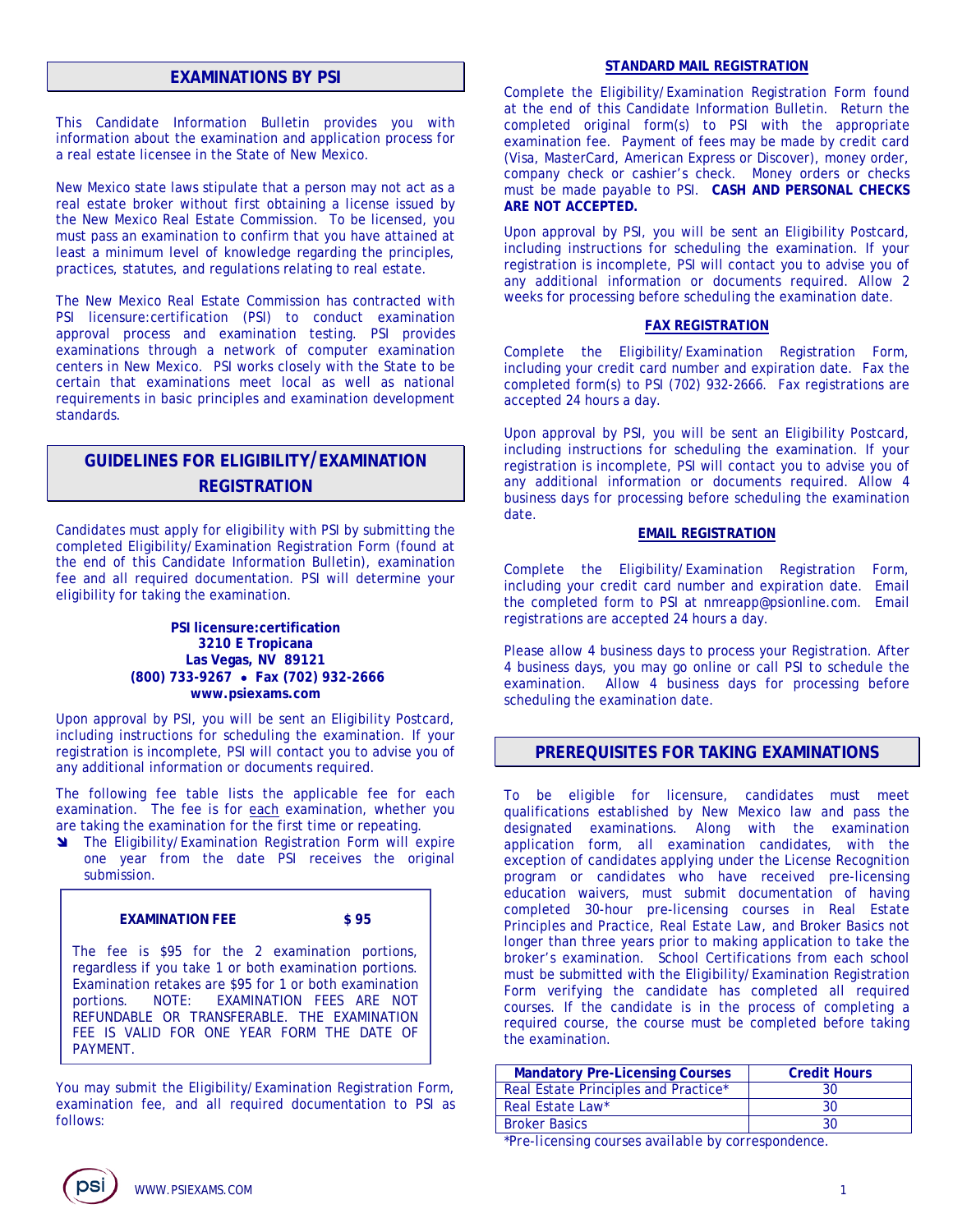The New Mexico Real Estate Commission, Regulation and Licensing Department has established the following licensing requirements.

#### **Associate Broker examination requirements:**

- A. there is no age limit to take the examination, however you must be at least 18 years of age to get a license;
- B. be a legal resident of the United States;
- C. if currently or previously licensed in another state, submit a certified license certificate or certified license history;
- D. candidates for the real estate broker's examination must document completion of 90 credit hours of commission approved real estate pre-licensing courses consisting of one 30 credit-hour course each in Real Estate Principles and Practice, Real Estate Law, and Broker Basics prior to taking the examination. A written course waiver from the Commission Education Director can also serve to make this requirement.

#### **Qualifying Broker's license requirements:**

- A. be at least 18 years of age;
- B. be a legal resident of the United States;
- C. if currently or previously licensed in another state, submit a certified license history;
- D. have met one of the following requirements:
	- 1. shall have been actively engaged in real estate business as an associate broker for at least two of the last five years immediately prior to making application for a New Mexico qualifying broker's license, shall document completion of 120 hours of commission approved pre-licensing courses, including one 30 credit-hour course each in Real Estate Principles and Practice, Real Estate Law, Broker Basics, and a Brokerage Office Administration course, and shall have passed the Broker's examination.
	- 2. individuals with current licenses who can document that they were New Mexico qualifying brokers on or before December 31, 2005 are not subject to the requirements in paragraph D (1) above and may regain qualifying broker status by filing a Trade Name Registration Form (found at the "Forms" link of the New Mexico Real Estate Commission web site) and paying the \$20 trade name registration fee to the Commission;
	- or 3. individuals who automatically became associate brokers on January 1, 2006 pursuant to 16.61.31.8(D) shall have been actively engaged in the real estate business as an associate broker for at least two of the last five years immediately prior to making application for a New Mexico qualifying broker's license, shall document completion of a 30-hour Brokerage Office Administration course designated by the commission, and shall pass a real estate broker's examination approved by the commission.

Note: Candidates applying for initial licensure with the Commission must have completed the required pre-licensing education within three years of making application to take the real estate broker's examination and must furnish copies of certificates of course completion with their examination applications. Candidates who are currently licensed by the Commission as associate brokers and who are taking the brokers' examination to upgrade to qualifying broker status are exempt from the three-year time limit and must provide only a certificate of completion of the 30-hour Broker Basics course and a copy of their current associate broker's license.

# **EXAMINATION SCHEDULING PROCEDURES**

Upon approval by PSI, you will be sent an Eligibility Postcard, including instructions for scheduling the examination. If your registration is incomplete, PSI will contact you to advise you of any additional information or documents required.

You must pass both the national and state-specific examinations within 90 days of passing the first examination. If you do not pass both examinations within 90 days, you must retake both examinations.

#### **INTERNET SCHEDULING**

For the fastest and most convenient test scheduling process, PSI recommends that candidates register for their exams using the Internet. In order to register over the Internet, candidates will need to have a valid credit card (Visa, MasterCard, American Express or Discover). Candidates register online by accessing PSI's registration website at www.psiexams.com. Internet registration is available 24 hours a day. In order to register by Internet, complete the steps below:

- 1. Log onto PSI's website and create an account. Please enter your email address and first and last name. This information must match exactly with the information provided to PSI. Be sure to **check the box next to** "*Check here to attempt to locate existing records for you in the system".*
- 2. You will be asked to select the examination and enter your SS#. Your record will be found and you will now be ready to pay and schedule for the exam. Enter your zip code and a list of the testing sites closest to you will appear. Once you select the desired test site, available dates will appear. If you have problems contact PSI at (800) 733-9267 for help.

#### **TELEPHONE SCHEDULING**

The second fastest method of scheduling is via the telephone with PSI's Interactive Voice Response system (IVR) during nonbusiness hours, or through live registrars during business hours. For telephone registration, you will need a valid credit card (Visa, MasterCard, American Express or Discover).

- 1. Complete the Examination Registration Form, including your credit card number and expiration date, so that you will be prepared with all of the information needed to register by telephone.
- 2. Call (800) 733-9267, 24 hours a day and register using the Automated Registration System. Otherwise, PSI registrars are available Monday through Friday between 6:30 am and 9:00 pm, and Saturday-Sunday between 8:00 am and 4:30 pm, Central Time, to receive the information listed on your Examination Registration Form and to schedule your appointment for the examination.

#### **CANCELING AN EXAMINATION APPOINTMENT**

You may cancel and reschedule an examination appointment without forfeiting your fee *if your cancellation notice is received 2 days prior to the scheduled examination date.* For example, for a Monday appointment, the cancellation notice would need to be received on the previous Saturday. You may call PSI at (800) 733-9267. Please note that you may also use the automated system, using a touch-tone phone, 24 hours a day in order to cancel and reschedule your appointment.

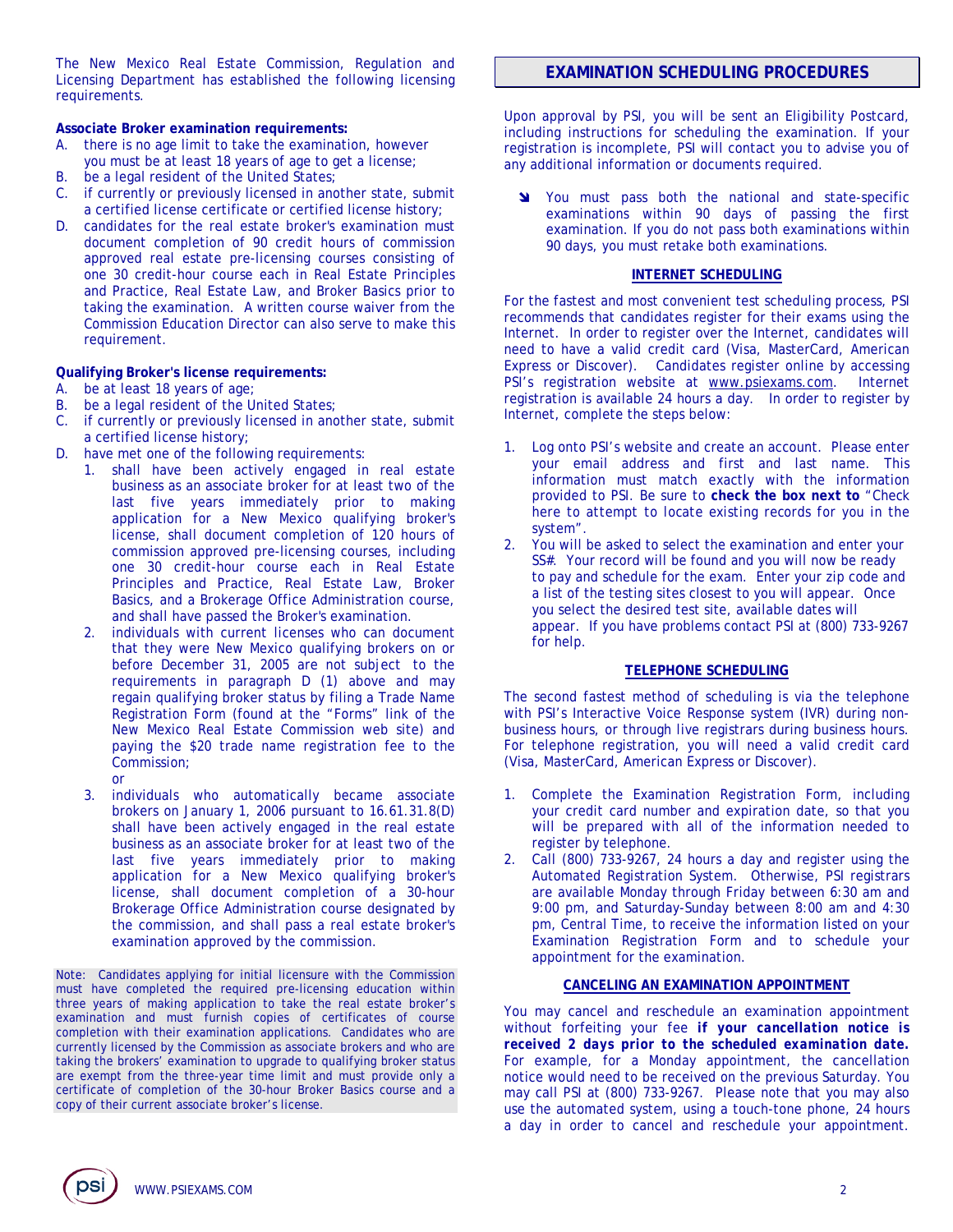**Note: A voice mail message is not an acceptable form of cancellation. Please use the PSI Website, automated telephone system, or call PSI and speak to a Customer Service Representative.** 

#### **MISSED APPOINTMENT OR LATE CANCELLATION**

If you miss your appointment, you will not be able to take the examination as scheduled. You will forfeit your examination fee, if:

- You do not cancel your appointment 2 days before the scheduled examination date;
- You do not appear for your examination appointment;
- You arrive after examination start time;
- You do not present proper identification when you arrive for the examination.

#### **SPECIAL EXAMINATION ARRANGEMENTS**

All examination centers are equipped to provide access in accordance with the Americans with Disabilities Act (ADA) of 1990, and every reasonable accommodation will be made in meeting a candidate's needs. Applicants with disabilities or those who would otherwise have difficulty taking the examination must fill out the form at the end of this Candidate Information Bulletin and fax to PSI (702) 932-2666. This form also includes out-of-state testing requests.

#### **EXAMINATION SITE CLOSING FOR AN EMERGENCY**

In the event that severe weather or another emergency forces the closure of an examination site on a scheduled examination date, your examination will be rescheduled. PSI personnel will attempt to contact you in this situation. However, you may check the status of your examination schedule by calling (800) 733-9267. Every effort will be made to reschedule your examination at a convenient time as soon as possible.

# **EXAMINATION SITE LOCATION**

The New Mexico examinations are administered at the PSI examination centers in New Mexico as listed below:

#### **Albuquerque**

2301 Yale Blvd, SE Building C, Suite 4 Albuquerque, NM 87106

*From Interstate 25, take the Gibson Blvd exit and travel East on Gibson Blvd until you reach Yale Blvd Southeast. Turn right on Yale Blvd S.E. (heading South), just past Renard Place and then turn right into the Commerce Center. The site is across the street from the Waffle House and Comfort Inn.* 

#### **Farmington**

1307 E. 20th St. Farmington, NM 87401 *From E Main St, turn right on Sullivan and turn left on 20th St.* 

#### **Las Cruces**

1001 N. Solano, Suite # D Las Cruces, NM 88001 *Take Highway 70 West to Solano. Turn South on Solano and go one block past Spruce to Pinon. The test center is on the Northwest corner of Solano and Pinon.* 

#### **Roswell**

105 E. Fifth St. Roswell, NM 88201 *From US-285 S / US-70 W, turn LEFT onto E 5TH ST.*

#### **Santa Fe**

4001 Office Court Drive, Suite 301 Santa Fe, NM 87507

*From Albuquerque International Sunport Airport: Head East on Sunport Blvd SE. Merge onto I-25 N via the ramp to I-40/Downtown and Santa Fe. Take exit 278 and merge onto Cerrillos Road/NM-14 N. Approximately 2.5 miles north on Cerrillos Road, turn right on Wagon Road. Turn right on Office Court Drive into the office park.* 

*From Espanola, NM and North Cities: Head Southeast on East Paseo De Onate/US-285S/US-84S (toward Calle Espinosa). Continue on Sandia Drive. Slight right at South Riverside Drive/US-285S/US-84S. Turn right on Cerrillos Road. Approximately 5 miles on Cerrillos Road, turn left on Wagon Road. Turn right on Office Court Drive into the office park.* 

#### **Colorado Examination Site**

*The following are a few of the sites that offer the New Mexico examinations. Please check with PSI regarding other testing locations by calling (800) 733-9267.* 

#### **Durango**

799 East 3rd Street, Suite 3 Durango, CO 81301 *From Hwy 550: Turn East on College Drive. Go straight then turn right on East 8th Avenue. Follow until East 3rd Street. PSI Testing Site is on the right in Suite 3.* 

#### **Texas Examination Sites**

*The following are a few of the sites that offer the New Mexico examinations. Please check with PSI regarding other testing locations by calling (800) 733-9267.* 

#### **Amarillo**

4312 Teckla, Suite 500 Amarillo, TX 79109

*Exit off I-40 to Western and go South one street passed the 7th traffic light to Ridgecrest and turn right. Stay on Ridgecrest until you come to the red brick office complex on the left side corner of Ridgecrest and Teckla. 4312 is the 3rd building facing Teckla. Ste 500 is the end suite on the North side of the building. Or, from Canyon, take Bell St exit and go North to traffic light at 45th St and turn right. Turn left at the 2nd traffic light to Teckla.* 

# **El Paso**

The Atrium 1155 Westmoreland, Suite 110 El Paso, TX 79925 *From I-10 W, take the Airways exit North. Turn right at the first light (Viscount). Turn right on Westmoreland Dr.* 

#### **Lubbock**

The Center 4413 82nd St., Suite 210 Lubbock, TX 79424 *From S Loop 289, take the Quaker Ave exit and go South. Turn right on 82nd St.* 

#### **Midland**

Westwood Village Shopping Center 4200 West Illinois Avenue, Suite 200 Midland, TX 79703 *From I-20, take Midkiff Road exit. Go North on Midkiff Road. Take a left on Illinois Ave. Go .8 miles and turn right into Chinese Kitchen's parking lot at 4200 W Illinois. Suite is at the end of the left Strip. From Business 20 (Old Hwy 80) going West, follow Front Street until Wall St Traffic light. Go 2 blocks and turn right on Midkiff. Turn left* 

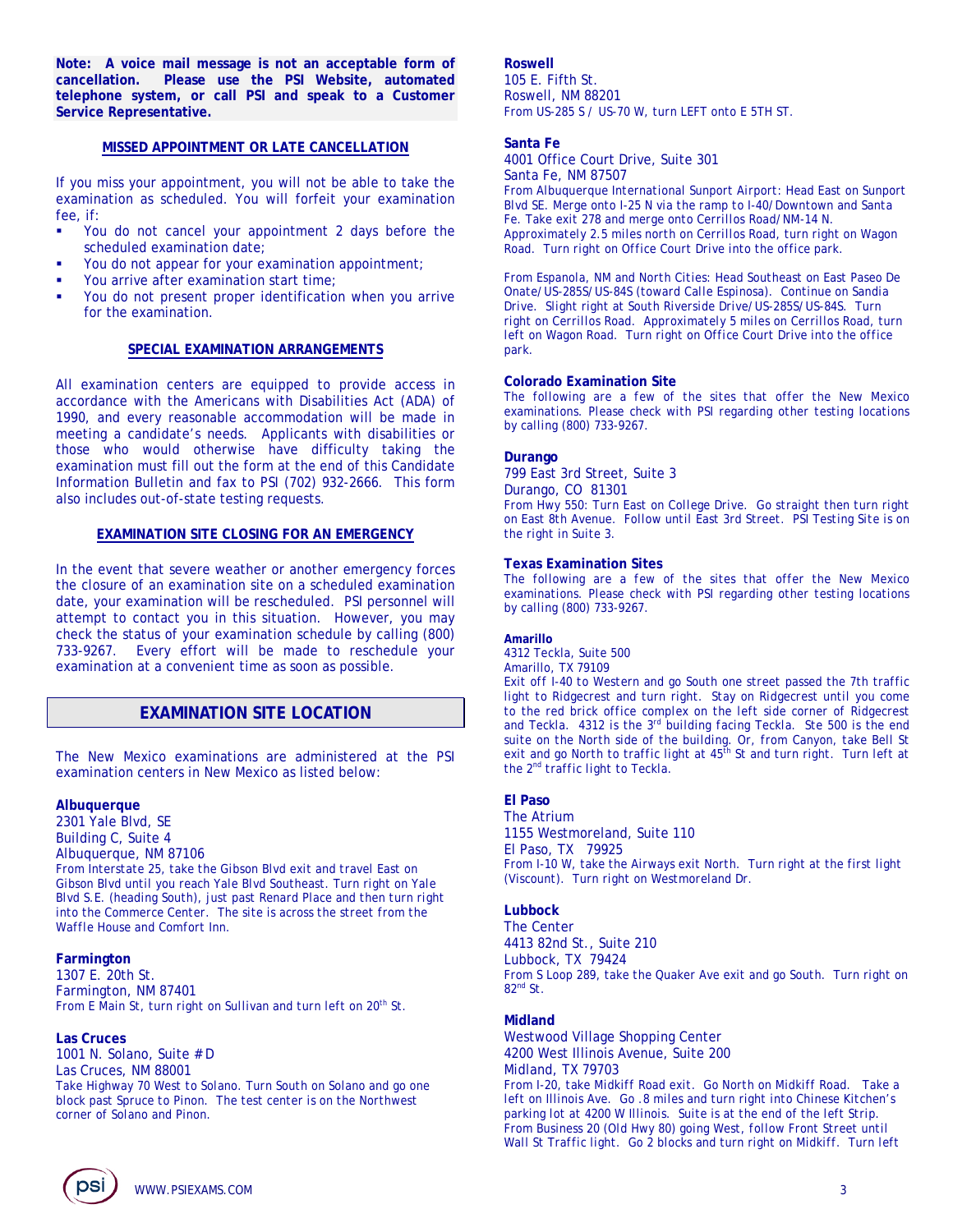*on Illinois. Go .8 miles and turn right into Chinese Kitchen's parking lot at 4200 W Illinois. Suite is at the end of the left Strip. From North Hwy 349, Look for Loop 250 West (just before overpass). Turn right at Loop and go 2 miles to Exit Midkiff. Turn left at traffic light. Turn right at Illinois traffic signal. Turn right onto Chinese Kitchen's parking Lot at 4200 W Illinois. Suite is at the end of the left Strip.* 

**Additionally, PSI has examination centers in many other regions across the United States. You may take this examination at any of these locations by filling out and faxing the Out-of-State Testing Request form found at the end of this bulletin.** 

# **REPORTING TO THE EXAMINATION SITE**

On the day of the examination, you should arrive at least 30 minutes before your appointment. This extra time is for signin, identification, and familiarizing you with the examination process. *If you arrive late, you may not be admitted to the examination site and you will forfeit your examination registration fee.*

#### **REQUIRED IDENTIFICATION AT EXAMINATION SITE**

*You must provide 2 forms of identification.* One must be a VALID form of government issued identification (driver's license, state ID, passport, military ID), which bears your signature and has your photograph or a complete physical description. The second ID must have your signature and preprinted legal name. All identification provided must match the name on the Eligibility Letter.

If you cannot provide the required identification, you must call (800) 733-9267 at least 3 weeks prior to your scheduled appointment to arrange a way to meet this security requirement. *Failure to provide all of the required identification at the time of the examination without notifying PSI is considered a missed appointment, and you will not be able to take the examination.* 

#### **SECURITY PROCEDURES**

The following security procedures will apply during the examination:

- NO conversing or any other form of communication among candidates is permitted once you enter the examination area.
- Cell phones, pagers, and children are not allowed in the examination center. **NO personal items are to enter the testing center.** PSI will not be responsible for any personal items and suggests that you leave them locked in the trunk of your car.
- Only non-programmable calculators that are silent, battery-operated, do not have paper tape printing capabilities, and do not have a keyboard containing the alphabet will be allowed in the examination site.
- No smoking, eating, or drinking will be allowed at the examination site.
- You may not exit the building during the examination.
- Copying or communicating examination content is a violation of PSI security policy and the State Law. Either one may result in the disqualification of examination results and may lead to legal action.

# **TAKING THE EXAMINATION BY COMPUTER**

Taking the PSI examination by computer is simple. You do not need any computer experience or typing skills. You will use fewer keys than you use on a touch-tone telephone. All response keys are colored and have prominent characters. An illustration of the special keyboard is shown here. You may also use a mouse.



You will be directed to a semiprivate testing station to take the examination. When you are seated at the testing station, you will be prompted to confirm your name, identification number, and the examination for which you are registered.

#### **TUTORIAL**

Before you start your examination, an introductory tutorial to the computer and keyboard is provided on the computer screen. The time you spend on this tutorial, up to 15 minutes, DOES NOT count as part of your examination time. Sample questions are included following the tutorial so that you may practice using the keys, answering questions, and reviewing your answers.

One question appears on the screen at a time. During the examination, minutes remaining will be displayed at the top of the screen and updated as you record your answers.

#### **EXAMINATION QUESTION EXAMPLE**

During the examination, you should press 1, 2, 3, or 4 to select your answer or press "MARK" to mark it for later review. You should then press "ENTER" to record your answer and move on to the next question. A sample question display follows:

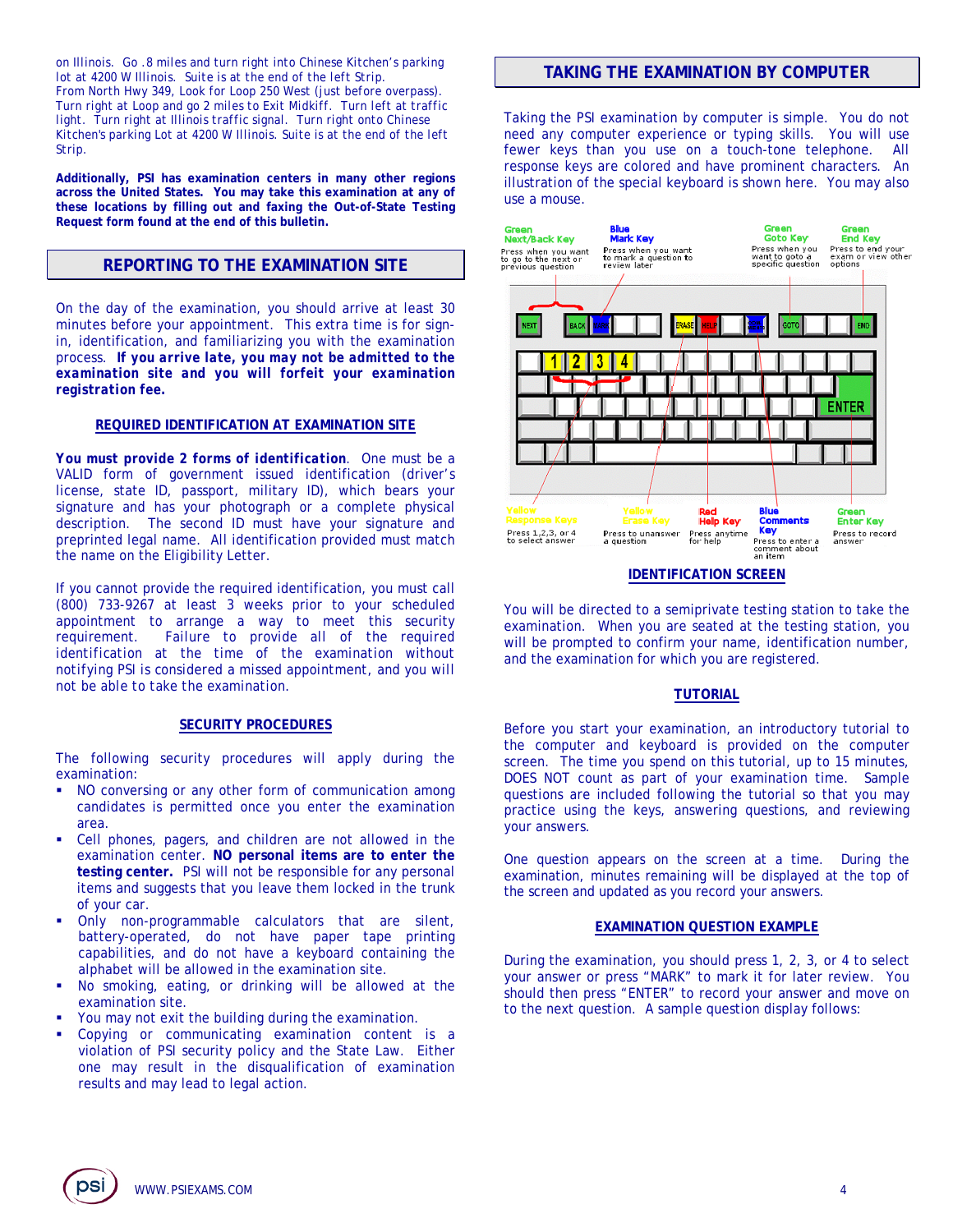|    |                                     |             |                                                                     |           | m Mark Comments be Goto ? Help X End |                     |  |
|----|-------------------------------------|-------------|---------------------------------------------------------------------|-----------|--------------------------------------|---------------------|--|
|    | Question: 3 of 40                   | Answered: 2 | Unanswered: 1                                                       | Marked: O | View: All                            | Time Left(Min): 359 |  |
| 3, |                                     |             | What do the stars on the United States of America's flag represent? |           |                                      |                     |  |
|    | (Choose from the following options) |             |                                                                     |           |                                      |                     |  |
|    | 1. Presidents<br>п                  |             |                                                                     |           |                                      |                     |  |
|    | п<br>2. Colonies                    |             |                                                                     |           |                                      |                     |  |
|    | 3. States<br>п                      |             |                                                                     |           |                                      |                     |  |
|    | 4. Wars<br>П                        |             |                                                                     |           |                                      |                     |  |
|    |                                     |             |                                                                     |           |                                      |                     |  |
|    |                                     |             | << Back                                                             | Next      |                                      |                     |  |

IMPORTANT: After you have entered your responses, you will later be able to return to any question(s) and change your response, provided the examination time has not run out.

#### **EXAMINATION REVIEW**

PSI, in cooperation with the New Mexico Real Estate Commission, will be consistently evaluating the examinations being administered to ensure that the examinations accurately measure competency in the required knowledge areas. While taking the examination, examinees will have the opportunity to provide comments on any questions, by using the comments key on the keyboard. These comments will be analyzed by PSI examination development staff. PSI does not respond to individuals regarding these comments. All substantive comments are reviewed. This is the only review of This is the only review of **examination materials available to candidates.**

# **SCORE REPORTING**

In order to pass the examinations, you must receive a score of at least 75%.

Your score will be given to you immediately following completion of the examination. The following summary describes the score reporting process:

- **On screen** your score will appear immediately on the computer screen. This will happen automatically at the end of the time allowed for the examination;
	- If you pass, you will immediately receive a successful notification.
	- If you **do not pass**, you will receive a diagnostic report indicating your strengths and weaknesses by examination type with the score report.
- **On paper** a score report will be printed at the examination site.

# **DUPLICATE SCORE REPORTS**

You may request a duplicate score report after your examination by emailing scorereport@psionline.com or by calling 800-733-9267.

# **TIPS FOR PREPARING FOR YOUR LICENSE EXAMINATION**

The following suggestions will help you prepare for your examination.

- Planned preparation increases your likelihood of passing.
- Start with a current copy of this Candidate Information Bulletin and use the examination content outline as the basis of your study.
- Read study materials that cover all the topics in the content outline.
- Take notes on what you study. Putting information in writing helps you commit it to memory and it is also an excellent business practice. Discuss new terms or concepts as frequently as you can with colleagues. This will test your understanding and reinforce ideas.
- Your studies will be most effective if you study frequently, for periods of about 45 to 60 minutes. Concentration tends to wander when you study for longer periods of time.

# **EXAMINATION STUDY MATERIALS**

The following is a list of possible study materials for the real estate examination. The list is given to identify resources and does not constitute an endorsement by PSI or by the New Mexico Real Estate Commission. Use the latest edition available.

# **NATIONAL PORTION OF THE EXAMINATION**

- *Real Estate Fundamentals*, 8th Edition, 2011, Gaddy and Hart, Dearborn Real Estate Education, (800) 972-2220, www.dearborn.com
- *Modern Real Estate Practice*, 18th Edition, Galaty, Allaway, and Kyle, Dearborn Real Estate Education, (800) 972-2220, www.dearborn.com
- *Real Estate Law,* 8th Edition, 2013, Elliot Clayman, Dearborn Real Estate Education, (800) 972-2220, www.dearborn.com
- *The Language of Real Estate*, 7th Edition, 2013, John Reilly, Dearborn Real Estate Education, (800) 972-2220, www.dearborn.com
- *Real Estate Principles & Practices*, 8th Edition, Arlyne Geschwender, OnCourse Publishing, N19W24075 Riverwood Drive, Suite 200, Waukesha, WI 53188, 855-733-7239, www.oncoursepublishing.com ISBN 0324784554
- *Real Estate Principles*, 12th Edition, Charles Jacobus, OnCourse Publishing, N19W24075 Riverwood Drive, Suite 200, Waukesha, WI 53188, 855-733-7239, www.oncoursepublishing.com ISBN 1285420985

### **STATE PORTION OF THE EXAMINATION**

2014-2015 Edition, New Mexico Real Estate License Law and Real Estate Commission Rules, New Mexico Real Estate Commission, 5500 San Antonio Dr. NE Suite B, Albuquerque, NM 87109,

http://www.rld.state.nm.us/boards/Real\_Estate\_Commission Rules\_and\_Laws.aspx

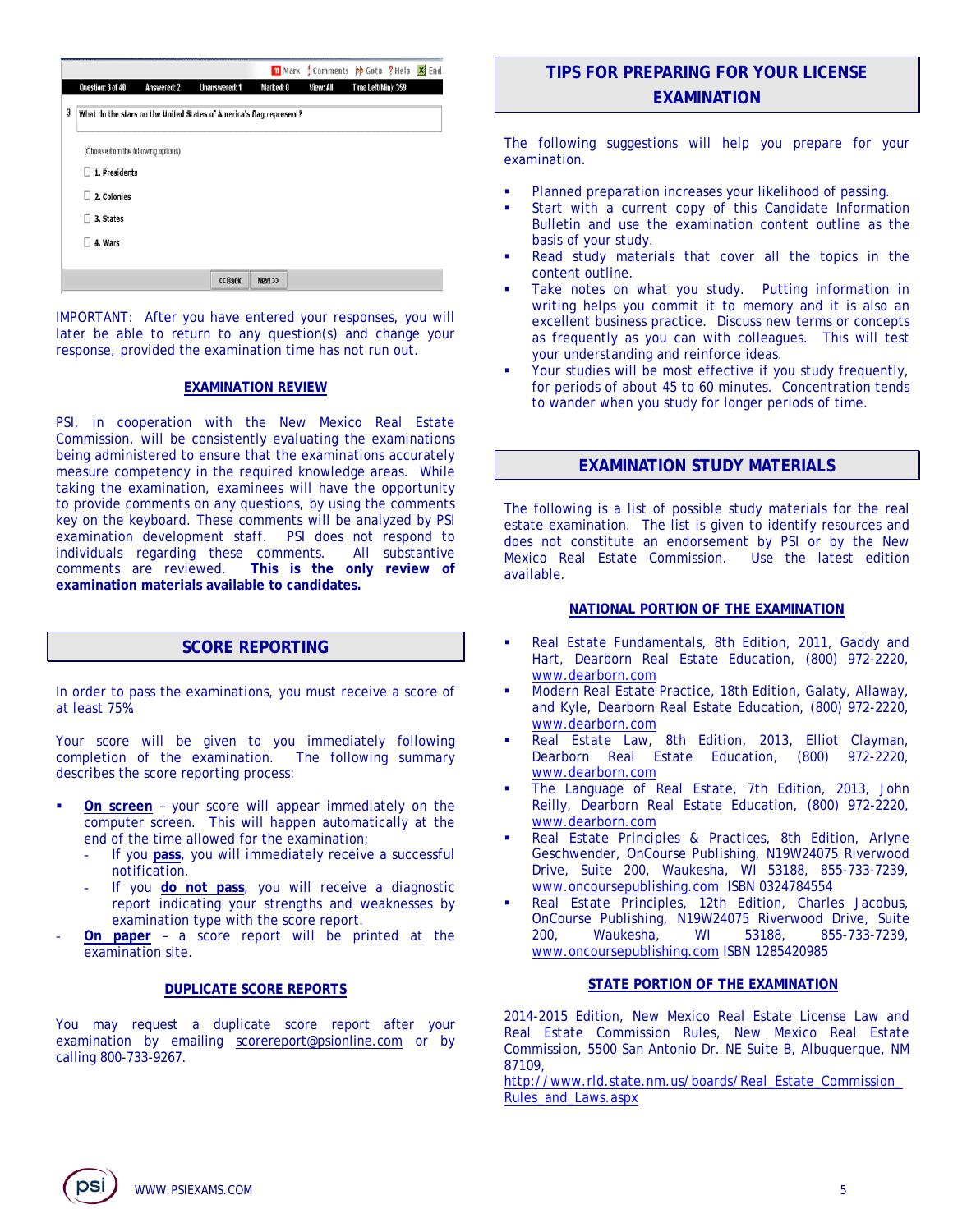**Many of these reference materials are available for purchase at www.psionlinestore.com or by calling the PSI Online Store, toll-free, at (866) 589-3088.** 

**Titles currently in stock are listed on the order form near the end of this candidate information bulletin.** 

# **DESCRIPTION OF EXAMINATIONS**

You are required to pass both the state and national portions of the examination. If you fail one portion of the examination, you will only need to register to retake the failed portion. You must pass both the national and state-specific examinations within 90 days of passing the first examination. If you do not pass both examinations within 90 days, you must retake both examinations.

| <b>EXAMINATION SUMMARY TABLE</b>                                      |    |            |             |  |  |  |
|-----------------------------------------------------------------------|----|------------|-------------|--|--|--|
| Examination<br>Passing Score Time Allowed<br># of<br><b>Questions</b> |    |            |             |  |  |  |
| <b>Broker National</b>                                                | 80 | 60 correct | 120 Minutes |  |  |  |
| <b>Broker State</b>                                                   |    | 38 correct | 60 Minutes  |  |  |  |

#### **EXPERIMENTAL QUESTIONS**

In addition to the number of examination items specified, a small number of "experimental" questions (5 to 10) may be administered to candidates during the examinations. **These questions will not be scored and the time taken to answer them will not count against examination time.** The administration of such non-scored experimental questions is an essential step in developing future licensing examinations.

### **CONTENT OUTLINES**

The examination content outlines have been prepared and are periodically updated by committees of professionals who are subject matter experts in real estate practice, real estate instruction, and regulatory issues. The examination content outlines these professionals have prepared identify areas of importance to licensees in order for them to perform their duties to the public in a competent and legally responsible manner.

Use the outline as a guide for pre-examination review of course material. The outlines list the topics that are on the examination and the number of questions for each topic. Do not schedule your examination until you are familiar with the topics in the outline.

# **NATIONAL PORTION CONTENT OUTLINE**

#### **(REAL ESTATE PRINCIPLES AND PRACTICES)** CONTENT OUTLINE

#### **Property ownership (6 items)**

- 1. Classes of property
	- a. Real versus personal property
	- b. Defining fixtures
- 2. Land characteristics and legal descriptions a. Physical characteristics of land
- b. Economic characteristics of land
- c. Types of legal property descriptions
- d. Usage of legal property descriptions
- e. Physical descriptions of property and improvements
- f. Mineral, air and water rights
- 3. Encumbrances and effects on property ownership
	- a. Liens (types and priority)
	- b. Easements and licenses
	- c. Encroachments
- 4. Types of ownership
	- a. Types of estates
		- b. Forms of ownership
		- c. Leaseholds
		- d. Common interest ownership properties
		- e. Bundle of rights

#### **Land use controls and regulations (5 items)**

- 1. Government rights in land
	- a. Property taxes and special assessments
	- b. Eminent domain, condemnation, escheat
	- c. Police power
- 2. Public controls based in police power
	- a. Zoning and master plans
	- b. Building codes
	- c. Environmental impact reports
	- d. Regulation of special land types (floodplain, coastal, etc.)
- 3. Regulation of environmental hazards
	- a. Abatement, mitigation and cleanup requirements
	- b. Restrictions on sale or development of contaminated property
	- c. Types of hazards and potential for agent or seller liability
- 4. Private controls
	- a. Deed conditions or restrictions
	- b. Homeowners association (HOA) regulations

# **Valuation and market analysis (6 items)**

- 1. Value
	- a. Market value and market price
	- b. Value
		- i. Types and characteristics of value
		- ii. Principles of value
		- iii. Market cycles and other factors affecting property value
- 2. Methods of estimating value/appraisal process
	- a. Market or sales comparison approach
	- b. Replacement cost or summation approach
	- c. Income approach
	- d. Basic appraisal terminology (e.g., replacement versus reproduction cost, reconciliation, depreciation, kinds of obsolescence)
- 3. Competitive/Comparative Market Analysis (CMA)
	- a. Selecting and adjusting comparables
	- b. Contrast CMA and appraisal
		- i. Price per square foot
		- ii. Gross rent and gross income multipliers
		- iii. Capitalization rate
- 4. Appraisal practice; situations requiring appraisal by a certified appraiser

### **Financing (7 items)**

- 1. General concepts
	- a. LTV ratios, points, origination fees, discounts, broker commissions
	- b. Mortgage insurance (PMI)

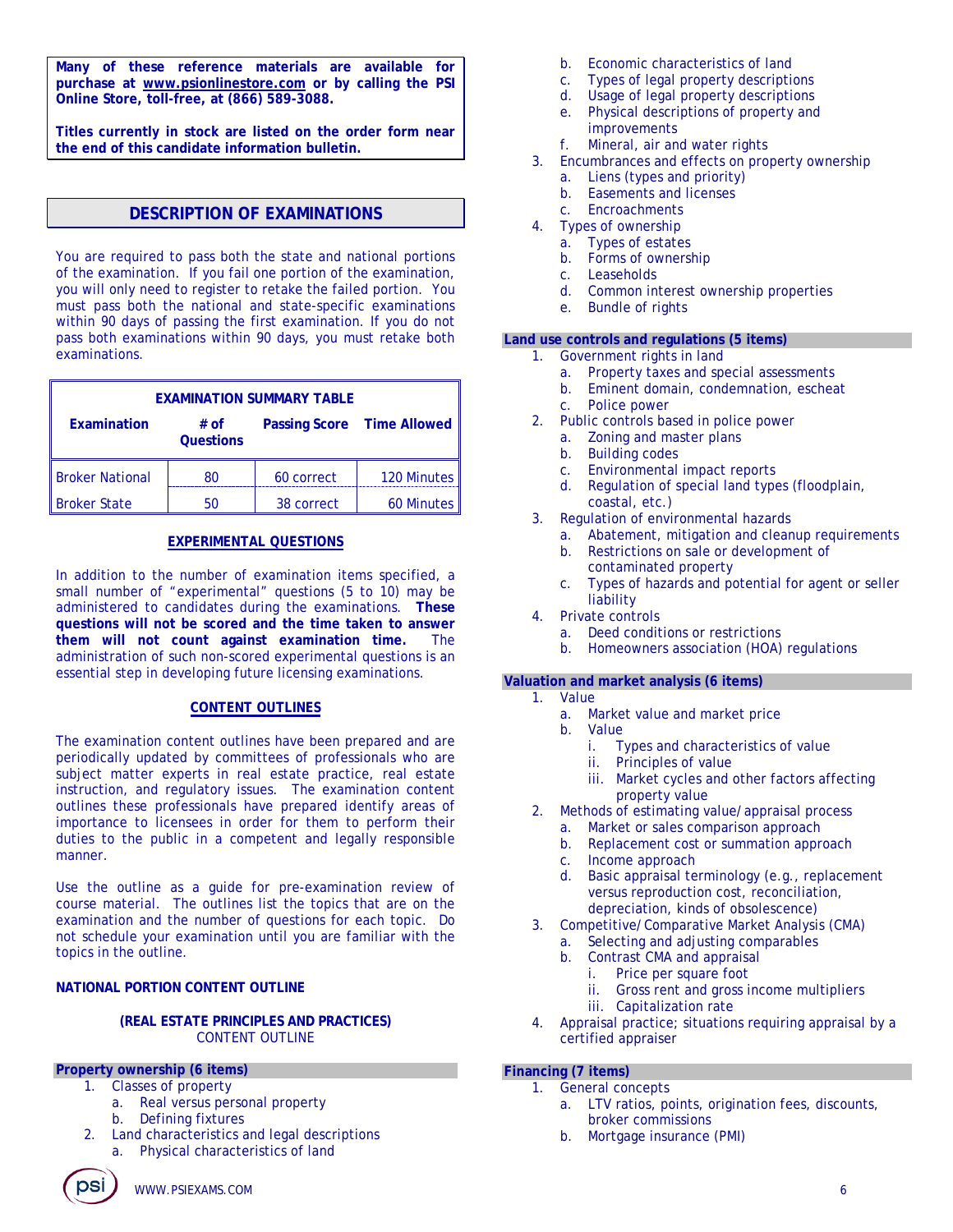- c. Lender requirements, equity, qualifying buyers, loan application procedures
- 2. Types of loans and sources of loan money
	- a. Term or straight loans
	- b. Amortized and partially amortized (balloon) loans
	- c. Adjustable rate mortgage (ARM) loans
	- d. Conventional versus insured
	- e. Reverse mortgages; equity loans; subprime and other nonconforming loans
	- f. Seller/owner financing
	- g. Primary market
	- h. Secondary market
	- i. Down payment assistance programs
	- Government programs
		- a. FHA
		- b. VA
		- c. Other federal programs
- 4. Mortgages/deeds of trust
	- a. Mortgage clauses (assumption, due-on-sale, alienation, acceleration, prepayment, release)
	- b. Lien theory versus title theory
	- c. Mortgage/deeds of trust and note as separate documents
- 5. Financing/credit laws
	- a. Lending and disclosures
		- i. Truth in lending
		- ii. RESPA
		- iii. Equal Credit Opportunity
	- b. Fraud and lending practices
		- i. Mortgage fraud
		- ii. Predatory lending practices (risks to clients)
		- iii. Usury lending laws
		- iv. Appropriate cautions to clients seeking financing

# **General principles of agency (11 items)**

- 1. Nature of agency relationships
	- a. Types of agents and agencies (special, general, designated, subagent, etc.)
	- b. Nonagents (transactional/facilitational)
	- c. Fiduciary responsibilities
- 2. Creation and disclosure of agency and agency agreements (general, not state specific)
	- a. Agency and agency agreements
	- b. Disclosure when acting as principal or other conflict of interest
- 3. Responsibilities of agent/principal
	- a. Duties to client/principal (buyer, seller, tenant or landlord)
	- b. Traditional common law agency duties; effect of dual agency on agent's duties
- 4. Responsibilities of agent to customers and third parties, including disclosure, honesty, integrity, accounting for money
- 5. Termination of agency
	- a. Expiration
	- b. Completion/performance
	- c. Termination by force of law
	- d. Destruction of property/death of principal
	- e. Mutual agreement

# **Property condition and disclosures (9 items)**

- 1. Property condition disclosure
	- a. Property owner's role regarding property condition
	- b. Licensee's role regarding property condition
- 2. Warranties
	- a. Purpose of home or construction warranty

programs

- b. Scope of home or construction warranty programs
- 3. Need for inspection and obtaining/verifying information
	- a. Explanation of property inspection process and appropriate use
	- b. Agent responsibility to inquire about "red flag" issues
	- c. Responding to non-client inquiries
- 4. Material facts related to property condition or location a. Land/soil conditions
	- b. Accuracy of representation of lot or improvement size, encroachments or easements affecting use
	- c. Pest infestation, toxic mold and other interior environmental hazards
	- d. Structural issues such as roof, gutters, downspouts, doors, windows, foundation
	- e. Condition of electrical and plumbing systems, and of equipment or appliances that are fixtures
	- f. Location within natural hazard or specifically regulated area, potentially uninsurable property
- g. Known alterations or additions 5. Material facts related to public controls, statutes of public utilities
	- a. Zoning and planning information
	- b. Boundaries of school/utility/taxation districts, flight paths
	- c. Local taxes and special assessments, other liens
	- d. External environmental hazards
	- e. Stigmatized/psychologically impacted property, Megan's Law issues

# **Contracts (12 items)**

- 1. General knowledge of contract law
	- a. Requirements for validity
	- b. When contract is considered performed/discharged
	-
	- c. Assignment and novation<br>d. Breach of contract and re Breach of contract and remedies for breach
	- e. Contract clauses
- 2. Listing agreements
	- a. General requirements for valid listing
	- b. Exclusive listings
	- c. Non-exclusive listings
- 3. Buyer/tenant representation agreements, including key elements and provisions of buyer and/or tenant agreements
- 4. Offers/purchase agreements
	- a. General requirements
	- b. When offer becomes binding (notification)
	- c. Contingencies
	- d. Time is of the essence
- 5. Counteroffers/multiple counteroffers
	- a. Counteroffer cancels original offer
	- b. Priority of multiple counteroffers
- 6. Leases
	- a. Types of leases, e.g., percentage, gross, net, ground

b. Title searches, title abstracts, chain of title

- b. Lease with obligation to purchase or lease with an option to purchase
- 7. Other real estate contracts
	- a. Options
	- b. Right of first refusal

# **Transfer of title (5 items)**

1. Title insurance

**DSI** ) www.psiexams.com 7

a. What is insured against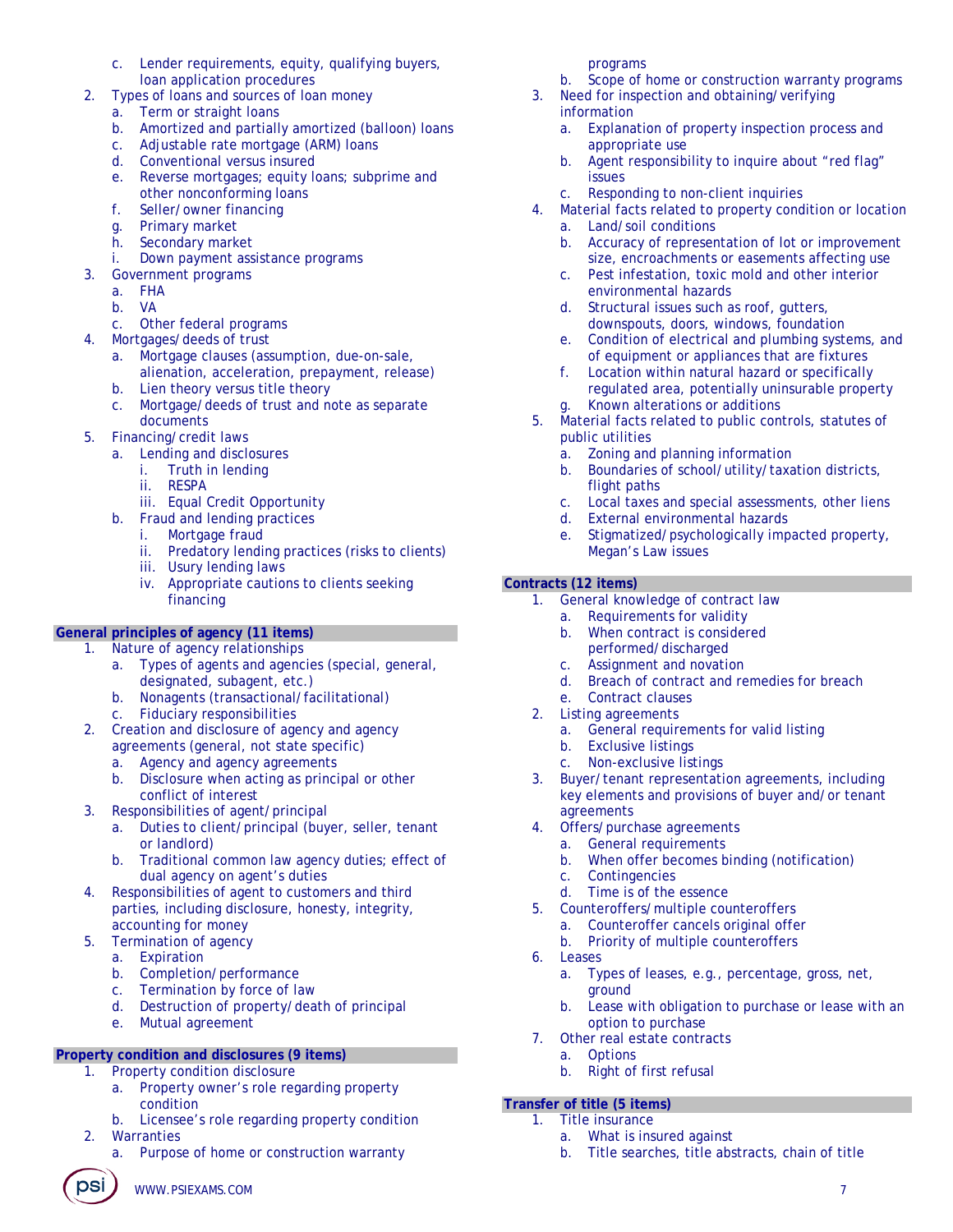# c. Cloud on title, suit to quiet title

- 2. Deeds
	- a. Purpose of deed, when title passes
	- b. Types of deeds (general warranty, special
	- warranty, quitclaim) and when used c. Essential elements of deeds
	- d. Importance of recording
- 3. Escrow or closing; tax aspects of transferring title to real property
	- a. Responsibilities of escrow agent
	- b. Prorated items
	- c. Closing statements/HUD-1
	- d. Estimating closing costs
	- e. Property and income taxes
- Special processes
	- a. Foreclosure/short sale
	- b. Real estate owned (REO)

# **Practice of real estate (12 items)**

- 1. Trust/escrow accounts (general, not state specific)
	- a. Purpose and definition of trust accounts, including monies held in trust accounts
	- b. Responsibility for earnest money and other trust monies, including commingling/conversion
- 2. Federal fair housing laws
	- a. Protected classes
		- i. Covered transactions
		- ii. Specific laws and their effects
	- b. Compliance
		- i. Types of violations and enforcement
		- ii. Exceptions
- 3. Advertising and technology
	- a. Incorrect "factual" statements versus "puffing"
		- i. Truth in advertising
		- ii. Fair housing issues in advertising
	- b. Fraud, technology issues
		- i. Uninformed misrepresentation versus deliberate misrepresentation (fraud)
		- ii. Technology issues in advertising and marketing
- 4. Agent supervision
	- a. Liability/responsibility for acts of associated licensees (employees or independent contractors) and unlicensed employees
	- b. Responsibility to train and supervise associated licensees (employees or independent contractors) and unlicensed employees
- 5. Commissions and fees
	- a. Procuring cause/protection clauses
	- b. Referrals and other finder fees
- 6. General ethics
	- a. Practicing within area of competence
	- b. Avoiding unauthorized practice of law
- 7. Antitrust laws
	- a. Antitrust laws and purpose
	- b. Antitrust violations in real estate

# **Real estate calculations (4 items)**

- 1. Basic math concepts
	- a. Area
	- b. Loan-to-value ratios
	- c. Discount points
	- d. Equity
	- e. Down payment/amount to be financed
- 2. Calculations for transactions, including mortgage calculations
- 3. Property tax calculations
- 4. Prorations (utilities, rent, property taxes, insurance,

**PSI** WWW.PSIEXAMS.COM 8

# etc.)

- a. Commission and commission splits
- b. Seller's proceeds of sale
- c. Transfer tax/conveyance tax/revenue stamps
- d. Amortization tables
- e. Interest rates
- f. Interest amounts
- g. Monthly installment payments
- h. Buyer qualification ratios
- 5. Calculations for valuation
	- a. Competitive/comparative market analyses (CMA)
	- b. Net operating income
	- c. Depreciation
	- d. Capitalization rate
	- e. Gross rent and gross income multipliers (GRM, GIM)

# **Specialty areas (3 items)**

- 1. Subdivisions, including development-wide CC&Rs
- 2. Commercial, industrial and income property
	- a. Trade fixtures
	- b. Accessibility
	- c. Tax depreciation
	- d. 1031 exchanges
	- e. Trust fund accounts for income property

# **STATE SPECIFIC PORTION CONTENT OUTLINE**

# **Real Estate Commission (6 items)**

- a. Purposes, Powers, and Duties.
	- b. License Law Violations, Investigations, and Audit of Records
	- c. Hearings, Penalties, and Appeals. (Uniform License Law)

# **Licensing Requirements (6 items)**

- a. Activities Requiring License
	- i. Limitations on activities of Unlicensed **Assistants**
	- ii. License needed to sell timeshare (unless owner)
- b. Qualifications for Licensure
	- i. Education Requirements
	- ii. Criminal Background
		- checks/Fingerprinting
	- iii. Licensing Procedure
- c. License Renewal and Transfer Requirements
	- i. Continuing education
	- ii. Address or name change
	- iii. Errors and Omissions Insurance
	- iv. Inactive license/reactivation

# **Real Estate Commission Regulations (15 items)**

c. Advertising and Signage d. Record Keeping e. Property Management

> ii. Time Issues iii. Out of State Owners

a. Qualifying and Associate Broker Responsibilities

i. Definition of Property Management

iv. Requirement for written agreement

v. Must be under auspices of Qualifying Broker

b. Qualifying Broker/Associate Broker Relationships, Employment and Independent Contractor **Agreements**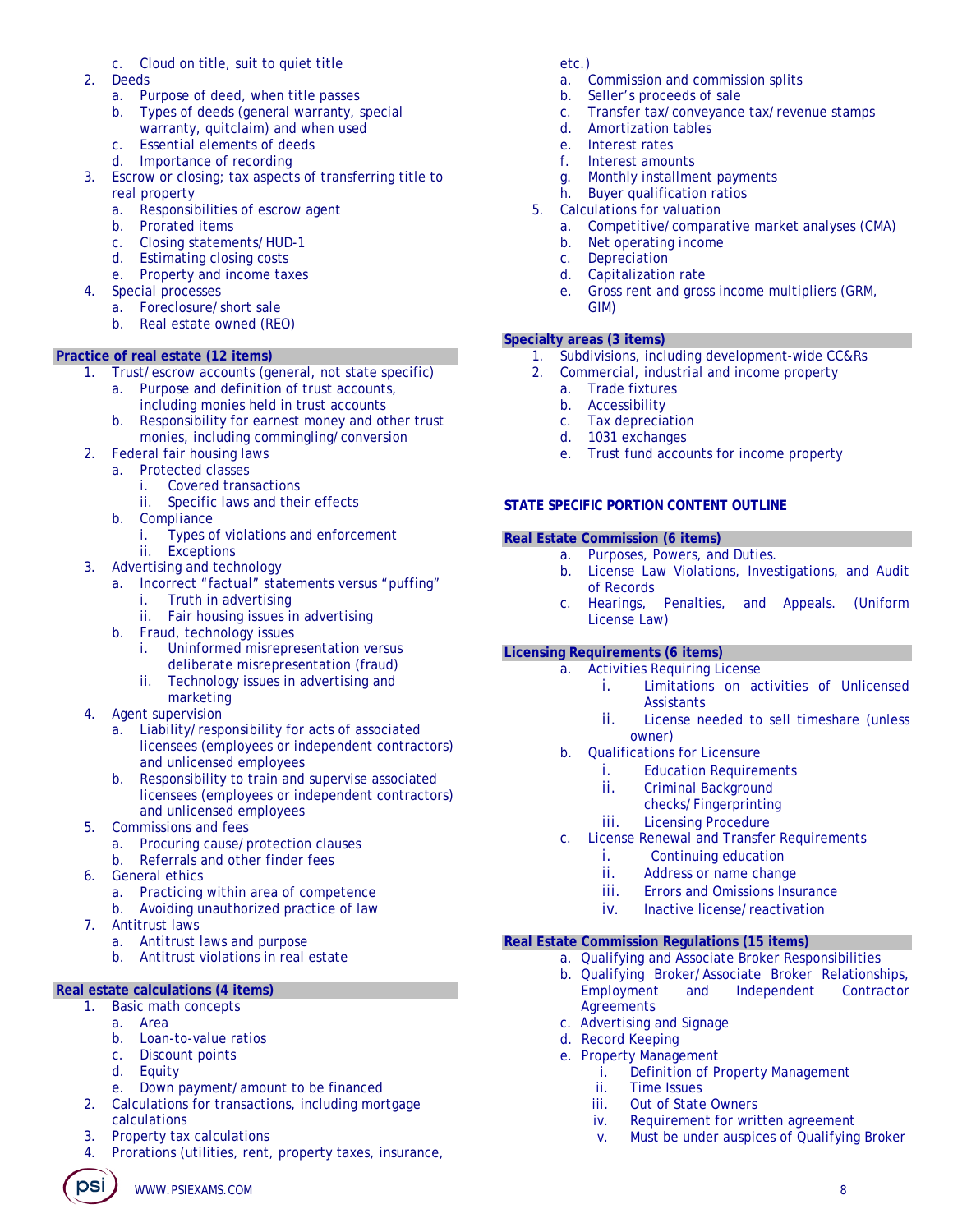vi. Property Management trust accounts and commingling issues

#### **Broker Duties, Disclosure and Brokerage Relationships (15 items)**

- a. Honesty and Reasonable Care
- b. Compliance with Local, State, and Federal Laws (other than Fair Housing & Anti-Discrimination).
- c. Performance Written Agreements
- d. Assistance to Clients and Customers in Completing Transactions
- e. Acknowledgment when Outside Expertise is Needed
- f. Prompt Accounting for Money and Property
- g. Written Disclosure of Existing Brokerage Relationships, Personal Interest in Transaction, Brokerage Relationship Options
- h. Written Disclosure of Adverse Material Facts
- i. Maintenance of Confidential Information learned in Prior Agency Relationship
- j. Transaction Confidentiality /Customer & Client Information
- k. Types of Brokerage Relationships Available in New Mexico

# **Additional State-Required Topics (8 items)**

- a. New Mexico Property Taxes
- b. New Mexico Mechanic's Liens
- c. Community Property
- d. Stigmatized Property
- e. Government Survey System
- f. Septic systems
- g. Water rights issues (well and surface rights)
- h. New Mexico Human Rights Act
- i. PID Disclosures
- j. HOA Disclosures

# **SAMPLE QUESTIONS**

The following questions are offered as examples of the types of questions you will be asked during the course of the New Mexico real estate broker examinations. They are intended primarily to familiarize you with the style and format of questions you can expect to find in the examinations. The examples do NOT represent the full range of content or difficulty levels found in the actual examinations.

#### **Sample Broker Questions**

- A. Which of the following interests in property is held by a person who is granted a lifetime use of a property that will be transferred to a third party upon the death of the lifetime user?
	- 1. A life estate.
	- 2. A remainder estate.
	- 3. An estate for years.
	- 4. A reversionary estate.
- B. Which of the following statements BEST identifies the meaning of the term, "rescission of a contract"?
	- 1. A ratification of a contract by all parties.
	- 2. A return of all parties to their condition before the contract was executed.
	- 3. A transfer or assignment of a particular responsibility from one of the parties to another.
	- 4. A review of the contract by the legal counsel of either party that may result in a cancellation without penalty or further obligation.
- C. Which of the following clauses in a mortgage allows the lender to demand loan repayment if a borrower sells the property?
	- 1. Defeasance
	- 2. Prepayment
	- 3. Acceleration
	- 4. Alienation
- D. How much cash MUST a buyer furnish in addition to a \$2,500 deposit if the lending institution grants a 90% loan on an \$80,000 property?
	- 1. \$5,500.
	- 2. \$6,975.
	- 3. \$7,450.
	- 4. None of the above.
- E. Which of the following single-family residences would get the MOST accurate appraisal by applying the reproduction cost approach to value?
	- 1. A rental property.
	- 2. A vacant property.
	- 3. A new property.
	- 4. An historic property.

**Answers to Sample Broker Questions:**  A: 1; B: 2; C: 4; D: 1; E: 3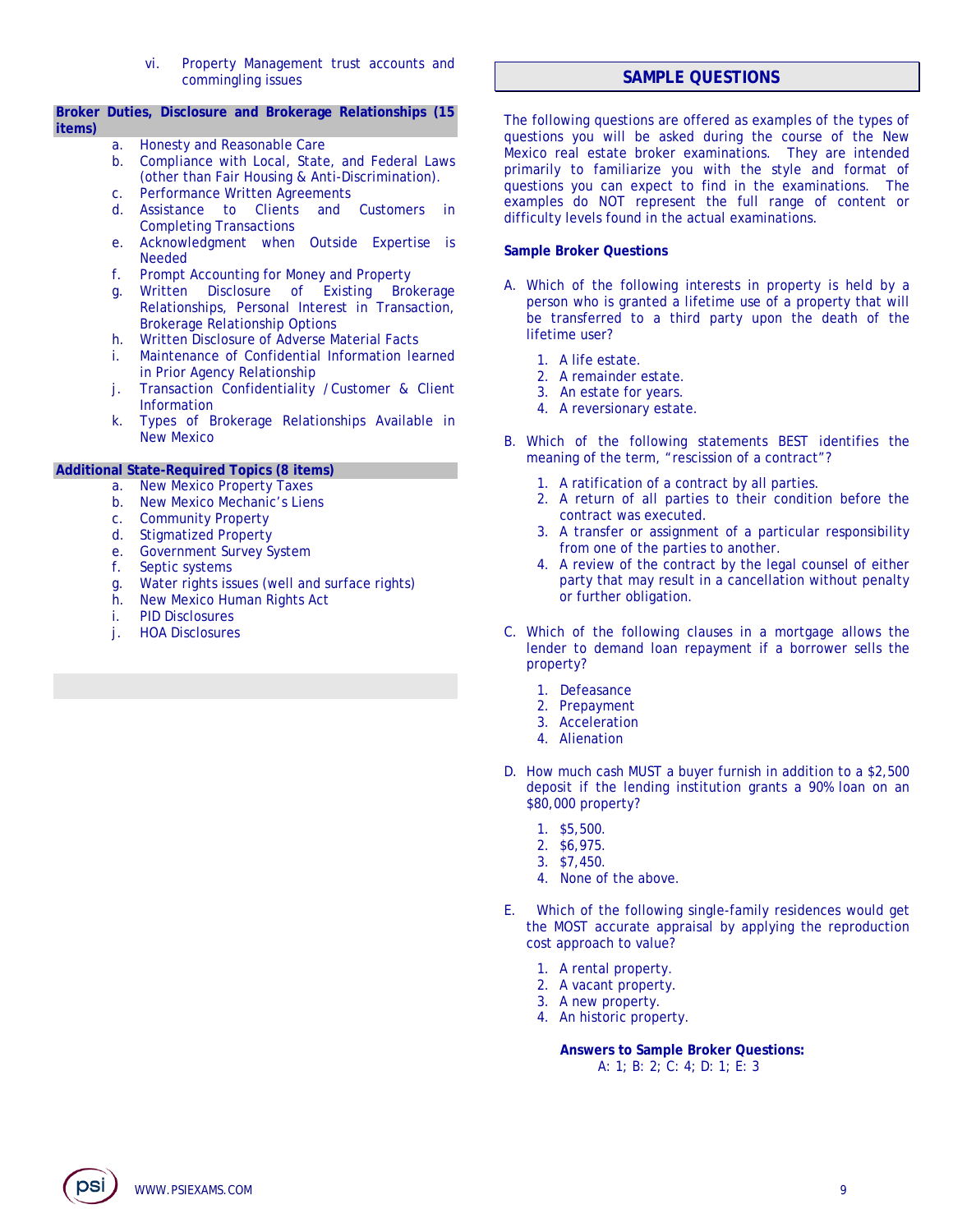# **APPLYING FOR A LICENSE**

Once you have passed the required examination(s), you must apply for licensure with the Commission by mailing the completed License Application Form **(found at the end of the Candidate Information Bulletin), licensure fee, all required documentation outlined in the application, including your original Passing Score Report**. The Commission will determine your eligibility for licensure. All questions about licensure information should be directed to:

**New Mexico Real Estate Commission**  5500 San Antonio Dr. NE Suite B Albuquerque, NM 87109 505.222.9820 • 800.801.7505 www.rld.state.nm.us/boards/real\_estate\_commission.aspx

**License applicants must apply within six months of passing their final examination**.

The Real Estate Commission requires all applicants previously or currently licensed in real estate in another state to submit a certified license history from that state's licensing agency.

All persons applying for or renewing a New Mexico real estate broker's license or upgrading an associate broker's license to a qualifying broker's license must submit to the New Mexico Department of Public Safety two completed fingerprint cards, a completed company or law enforcement agency Fingerprint Certification Form, and a check or money order for \$44.00 payable to the New Mexico Department of Public Safety. A fingerprinting instruction sheet (titled New Mexico Real Commission Broker Fingerprinting Program Begins January 1, 2012) and a Fingerprint Certification Form are found at page 18 and 19. Please see the Real Estate Commission web site at www.rld.state.nm.us/boards/real\_estate\_commission.aspx for a statewide list of public and private providers of fingerprinting services. Fingerprint cards may be obtained from the New Mexico Real Estate Commission by contacting Commission Chief Investigator Lyn Carter at (505) 222-9881, or email at lyn.carter2@state.nm.us.

License applicants must provide proof of errors and omissions insurance to the Commission with their license application packet.

All active real estate Brokers are required to have errors and omission insurance. Licensees may obtain insurance from the Real Estate Commission's contract insurance carrier, Rice Insurance Services, or from another carrier provided the carrier certifies to the Commission that their coverage is equivalent to the contract program. Enrollment information may be obtained from the Commission office or from Rice Insurance Services by calling 800.637.7319.

License applicants who intend to work for a brokerage that has a group insurance policy with an insurance company other than Rice Insurance Service should ask their Qualifying Broker to provide them with a certificate of insurance verifying current coverage, and verifying that the coverage being provided is equivalent to the coverage being provided by the Commission's contract insurance carrier as required under Part 5 of the Commission Rules.

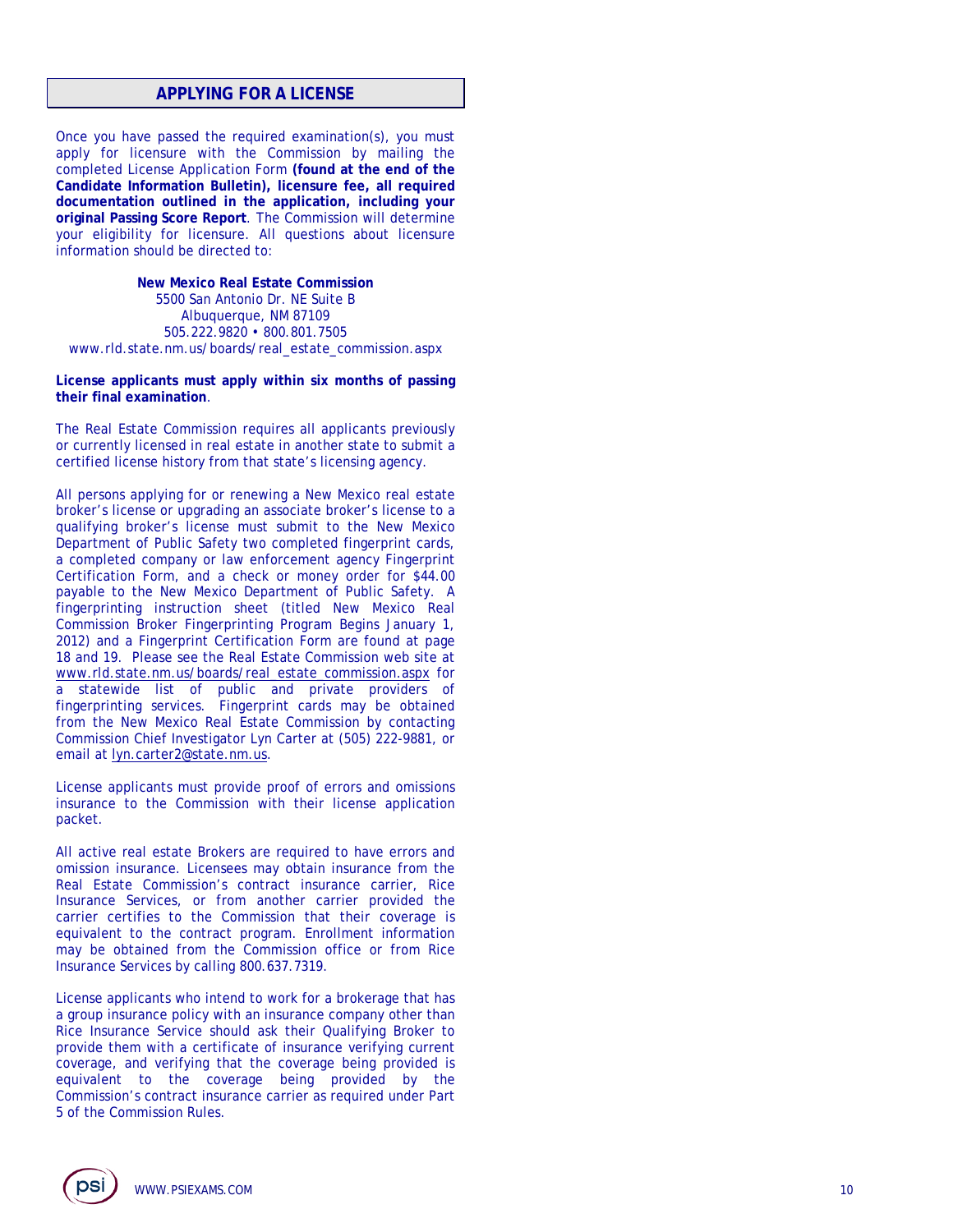

# **NEW MEXICO REAL ESTATE Eligibility/Examination Registration Form**

*Read the Candidate Information Bulletin before completing this form* 

| <b>CANDIDATE INFORMATION</b>                                                                                                                                                                                                                                                                                                                                                                                                                                                                                                                                                                                       |                                  |                                                      |                                                                                                                            |  |  |
|--------------------------------------------------------------------------------------------------------------------------------------------------------------------------------------------------------------------------------------------------------------------------------------------------------------------------------------------------------------------------------------------------------------------------------------------------------------------------------------------------------------------------------------------------------------------------------------------------------------------|----------------------------------|------------------------------------------------------|----------------------------------------------------------------------------------------------------------------------------|--|--|
| Last Name (include suffix: i.e., Jr., Sr., III)                                                                                                                                                                                                                                                                                                                                                                                                                                                                                                                                                                    | <b>First Name</b>                | Middle Name or Initial                               | <b>Social Security Number</b>                                                                                              |  |  |
| Street Address (including apartment number or P.O. Box, if applicable)                                                                                                                                                                                                                                                                                                                                                                                                                                                                                                                                             |                                  |                                                      |                                                                                                                            |  |  |
| City, State, ZIP Code                                                                                                                                                                                                                                                                                                                                                                                                                                                                                                                                                                                              |                                  |                                                      |                                                                                                                            |  |  |
| <b>E-mail Address</b>                                                                                                                                                                                                                                                                                                                                                                                                                                                                                                                                                                                              |                                  |                                                      |                                                                                                                            |  |  |
| DAYTIME PHONE (INCLUDING AREA CODE)                                                                                                                                                                                                                                                                                                                                                                                                                                                                                                                                                                                |                                  | Cell Phone (including area code)                     | Date of Birth (MM/DD/YYYY)                                                                                                 |  |  |
| Are you a legal resident of the United States?<br>Note: You must be a legal resident of the United States to qualify to take the Broker examination.                                                                                                                                                                                                                                                                                                                                                                                                                                                               | $\Box$ Yes                       | $\Box$ No                                            |                                                                                                                            |  |  |
| I am faxing the Special Arrangement Request (and the end of this bulletin) and required documentation                                                                                                                                                                                                                                                                                                                                                                                                                                                                                                              |                                  |                                                      | $\square$ No<br>$\Box$ Yes                                                                                                 |  |  |
|                                                                                                                                                                                                                                                                                                                                                                                                                                                                                                                                                                                                                    |                                  | <b>BROKER QUALIFICATIONS</b>                         |                                                                                                                            |  |  |
| Must be a legal resident of the United States and have met one of the following requirements<br>(check one box):                                                                                                                                                                                                                                                                                                                                                                                                                                                                                                   |                                  |                                                      |                                                                                                                            |  |  |
| <b>ASSOCIATE BROKER:</b><br>Must have completed 90 hours of classroom instruction in approved real estate courses (30 Hrs - Real Estate Law; 30 Hrs -<br>$\Box$<br>Real Estate Principles and Practice; 30 Hrs - Broker Basics), no longer than three (3) years prior from the date on this<br>application to take the examination. Provide the required documentation as indicated in items a, b and c under the Real<br>Estate Course Verification section.                                                                                                                                                      |                                  |                                                      |                                                                                                                            |  |  |
| <b>UPGRADING TO A QUALIFYING BROKER:</b><br>Candidates who are currently licensed by the Commission as associate brokers and who are taking the broker's<br>$\Box$<br>examination to upgrade to qualifying broker status are exempt from the three-year time limit and must provide only a<br>certificate of completion of the 30-hour Broker Basics course and a copy of their current associate broker's license.<br>Effective October 29, 2013, if approved to test, you will be exempt from having to take the National portion of the<br>broker's examination.                                                |                                  |                                                      |                                                                                                                            |  |  |
| If You Have a Pre-Licensing Education Waiver Letter from the New Mexico Real Estate Commission:<br>□ After June 14, 2013, candidates who are currently licensed in another state and who have received a Pre-Licensing<br>Education Waiver Letter from the Education Director of the New Mexico Real Estate Commission are exempt from having<br>to take the National portion of the broker's examination. Please attach a copy of the waiver letter to this application.<br>Such candidates must still take and pass the State portion of the broker's exam and will be charged the full \$95<br>examination fee. |                                  |                                                      |                                                                                                                            |  |  |
| <b>REAL ESTATE COURSE VERIFICATION</b>                                                                                                                                                                                                                                                                                                                                                                                                                                                                                                                                                                             |                                  |                                                      |                                                                                                                            |  |  |
| I am attaching documentation to verify I have met the following requirements (check appropriate boxes):                                                                                                                                                                                                                                                                                                                                                                                                                                                                                                            |                                  |                                                      |                                                                                                                            |  |  |
| a: 30 Hrs - Real Estate Law<br>m.                                                                                                                                                                                                                                                                                                                                                                                                                                                                                                                                                                                  | $\Box$ c: 30 Hrs - Broker Basics |                                                      | Letter of pre-licensing course<br>m.<br>waiver from New Mexico Real<br><b>Estate Commission Education</b><br>Administrator |  |  |
| b: 30 Hrs - Real Estate Principles<br>□<br>and Practice                                                                                                                                                                                                                                                                                                                                                                                                                                                                                                                                                            |                                  |                                                      |                                                                                                                            |  |  |
|                                                                                                                                                                                                                                                                                                                                                                                                                                                                                                                                                                                                                    |                                  | ELIGIBILITY/REGISTRATION FORM CONTINUES ON NEXT PAGE |                                                                                                                            |  |  |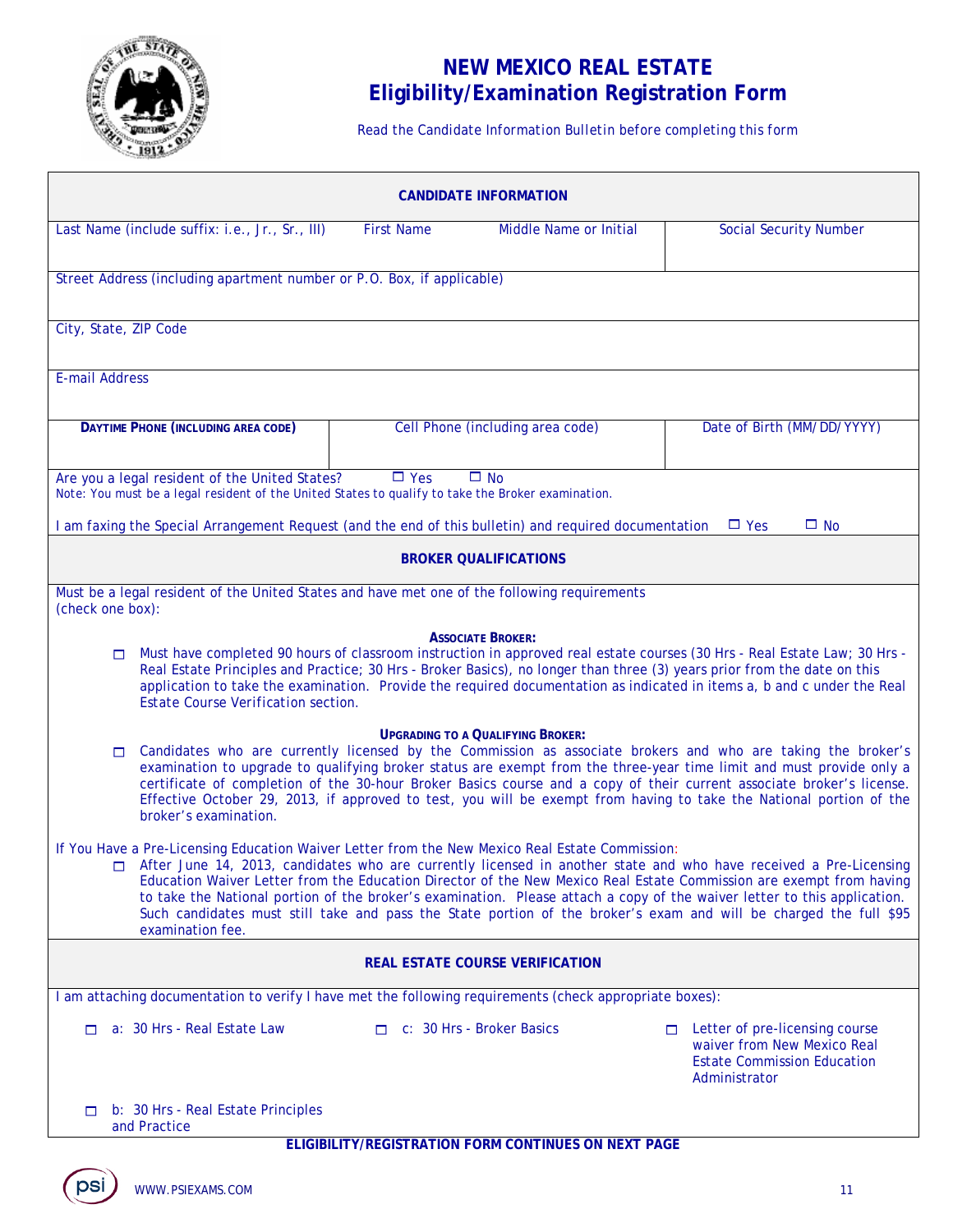| <b>AFFIDAVIT</b>                                                                                                                                                                                                                                                                     |                                                                                                                                       |  |  |  |  |
|--------------------------------------------------------------------------------------------------------------------------------------------------------------------------------------------------------------------------------------------------------------------------------------|---------------------------------------------------------------------------------------------------------------------------------------|--|--|--|--|
| I hereby certify that all of the information contained in this completed form is true and correct to the best of my knowledge and<br>belief.                                                                                                                                         |                                                                                                                                       |  |  |  |  |
| <b>Signature of Applicant</b>                                                                                                                                                                                                                                                        | <b>Date</b>                                                                                                                           |  |  |  |  |
| Examination Fee is \$95. Examination registration fees are nonrefundable.                                                                                                                                                                                                            |                                                                                                                                       |  |  |  |  |
|                                                                                                                                                                                                                                                                                      | Payment: Pay by credit card, money order, company check or cashier's check payable to PSI. Cash and personal checks are not accepted. |  |  |  |  |
|                                                                                                                                                                                                                                                                                      | If paying by credit card, check one: $\Box$ VISA $\Box$ MasterCard $\Box$ American Express $\Box$ Discover                            |  |  |  |  |
|                                                                                                                                                                                                                                                                                      |                                                                                                                                       |  |  |  |  |
| The card verification number may be located on the back of the card (the last<br>three digits on the signature strip) or on the front of the card (the four digits<br>Card Verification No: ____________<br>to the right and above the card account number).                         |                                                                                                                                       |  |  |  |  |
|                                                                                                                                                                                                                                                                                      |                                                                                                                                       |  |  |  |  |
|                                                                                                                                                                                                                                                                                      |                                                                                                                                       |  |  |  |  |
| Send this completed form with the \$95 fee payment and all required documentation to:                                                                                                                                                                                                |                                                                                                                                       |  |  |  |  |
| PSI licensure: certification<br>3210 E Tropicana<br>Las Vegas, NV 89121<br>(800) 733-9267 • Fax (702) 932-2666<br>Email: nmreapp@psionline.com<br>By filing this registration, you assume full responsibility for your exam selection. If you are unsure which exam is necessary for |                                                                                                                                       |  |  |  |  |

*the license type you are seeking, resolve this question before you register.*

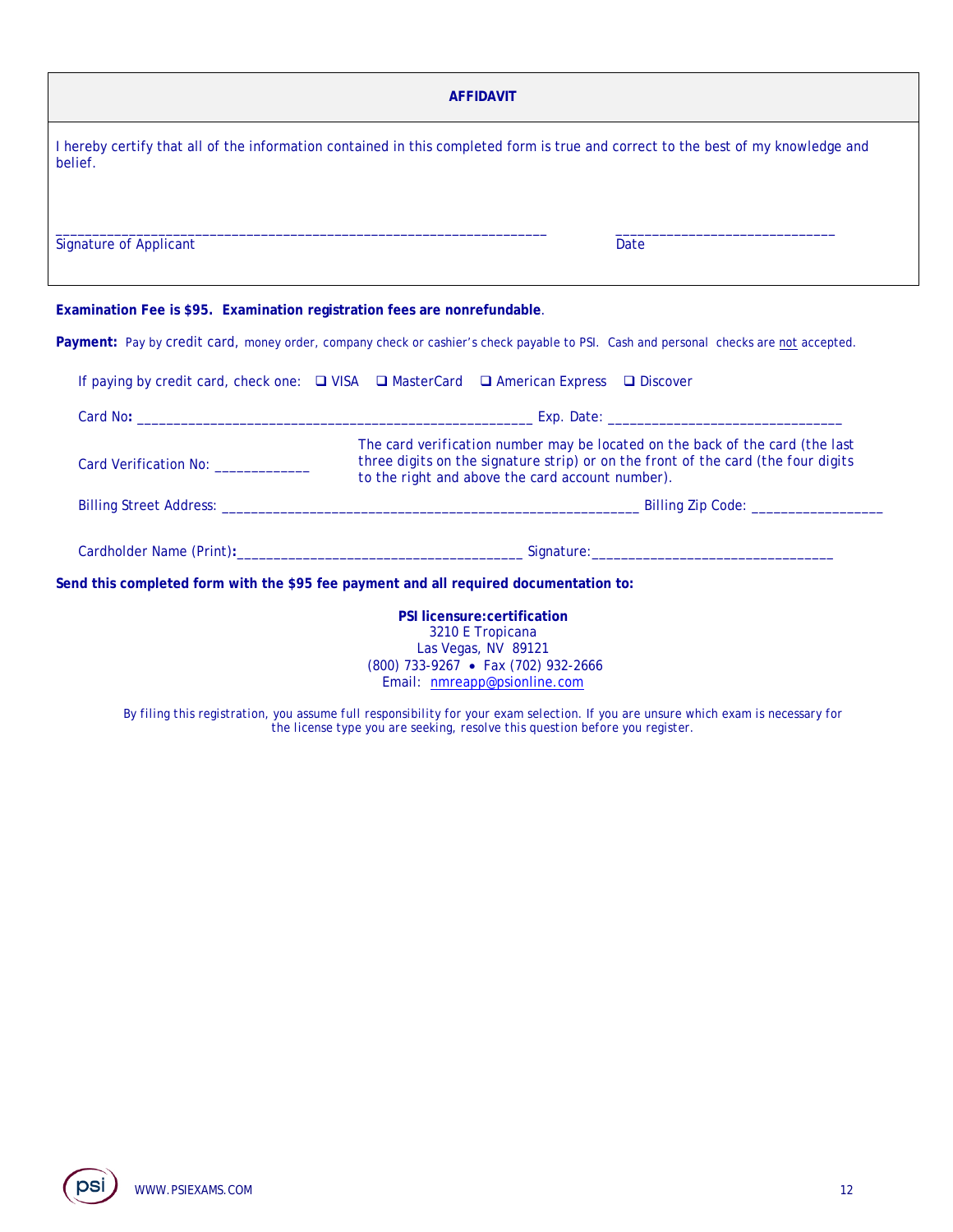

# **NEW MEXICO REAL ESTATE BROKER License Application Form**

*Read the Candidate Information Bulletin before completing this form* 

| <b>CANDIDATE INFORMATION</b>                                                                                                                                                                                                                                                                  |                                                                                                                                                                                                                                                                                                                                       |                                    |                                                                                                                           |  |  |  |  |
|-----------------------------------------------------------------------------------------------------------------------------------------------------------------------------------------------------------------------------------------------------------------------------------------------|---------------------------------------------------------------------------------------------------------------------------------------------------------------------------------------------------------------------------------------------------------------------------------------------------------------------------------------|------------------------------------|---------------------------------------------------------------------------------------------------------------------------|--|--|--|--|
| Last Name (include suffix: i.e., Jr., Sr., III)                                                                                                                                                                                                                                               | <b>First Name</b>                                                                                                                                                                                                                                                                                                                     |                                    | Middle Name or Initial                                                                                                    |  |  |  |  |
| Residential Mailing Address, City, State, ZIP Code                                                                                                                                                                                                                                            |                                                                                                                                                                                                                                                                                                                                       |                                    |                                                                                                                           |  |  |  |  |
| Location Address, City, State, ZIP Code (if different than residential mailing address - do not use P.O. Box; attach map if needed)                                                                                                                                                           |                                                                                                                                                                                                                                                                                                                                       |                                    |                                                                                                                           |  |  |  |  |
| <b>E-mail Address</b>                                                                                                                                                                                                                                                                         |                                                                                                                                                                                                                                                                                                                                       |                                    |                                                                                                                           |  |  |  |  |
| <b>RESIDENTIAL PHONE (INCLUDING AREA CODE)</b>                                                                                                                                                                                                                                                | <b>Social Security Number</b>                                                                                                                                                                                                                                                                                                         |                                    | Date of Birth (MM/DD/YYYY)                                                                                                |  |  |  |  |
| Are you an active New Mexico associate broker applying for a Qualifying Broker's license?<br>If you answer yes, return your original associate broker's license with this application.                                                                                                        |                                                                                                                                                                                                                                                                                                                                       | $\Box$ Yes                         | $\square$ No                                                                                                              |  |  |  |  |
| Indicate the license status you are seeking (select only one):<br>$\Box$ Qualifying Broker                                                                                                                                                                                                    | $\Box$ Associate Broker                                                                                                                                                                                                                                                                                                               | $\Box$ Inactive                    |                                                                                                                           |  |  |  |  |
| <b>Qualifying Broker:</b>                                                                                                                                                                                                                                                                     |                                                                                                                                                                                                                                                                                                                                       |                                    |                                                                                                                           |  |  |  |  |
| $\Box$                                                                                                                                                                                                                                                                                        | Must have been active as a New Mexico or other jurisdiction licensed qualifying broker or associate broker for at least<br>two of the last five years immediately prior to making application for a Qualifying Broker's license and completed 120<br>and Practice; 30 Hrs - Broker Basics; 30 Hrs - Brokerage Office Administration). |                                    | hours of classroom instruction in approved real estate courses (30 Hrs - Real Estate Law; 30 Hrs - Real Estate Principles |  |  |  |  |
| Qualifying Broker Certifying Statement: I certify that the person named on this application has been affiliated with<br>$\Box$<br>my Brokerage as a licensed real estate qualifying broker or associate broker and has performed actively during the<br>period indicated beside my signature. |                                                                                                                                                                                                                                                                                                                                       |                                    |                                                                                                                           |  |  |  |  |
| <b>Dates Covered From</b>                                                                                                                                                                                                                                                                     | T <sub>O</sub>                                                                                                                                                                                                                                                                                                                        | <b>Qualifying Broker Signature</b> |                                                                                                                           |  |  |  |  |
|                                                                                                                                                                                                                                                                                               |                                                                                                                                                                                                                                                                                                                                       |                                    |                                                                                                                           |  |  |  |  |
|                                                                                                                                                                                                                                                                                               |                                                                                                                                                                                                                                                                                                                                       |                                    |                                                                                                                           |  |  |  |  |
|                                                                                                                                                                                                                                                                                               |                                                                                                                                                                                                                                                                                                                                       |                                    |                                                                                                                           |  |  |  |  |
|                                                                                                                                                                                                                                                                                               |                                                                                                                                                                                                                                                                                                                                       |                                    |                                                                                                                           |  |  |  |  |
| LICENSE APPLICATION FORM CONTINUES ON NEXT PAGE                                                                                                                                                                                                                                               |                                                                                                                                                                                                                                                                                                                                       |                                    |                                                                                                                           |  |  |  |  |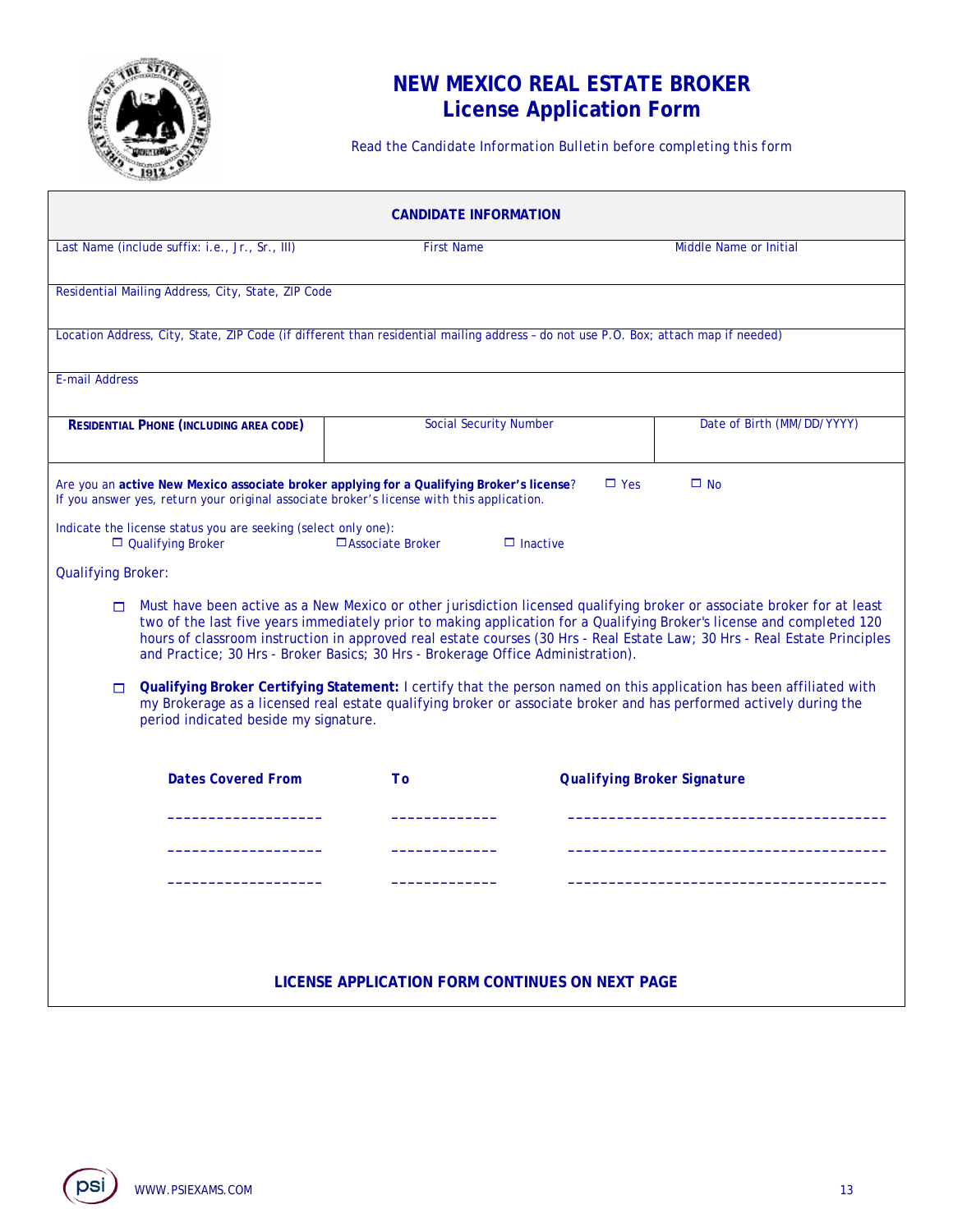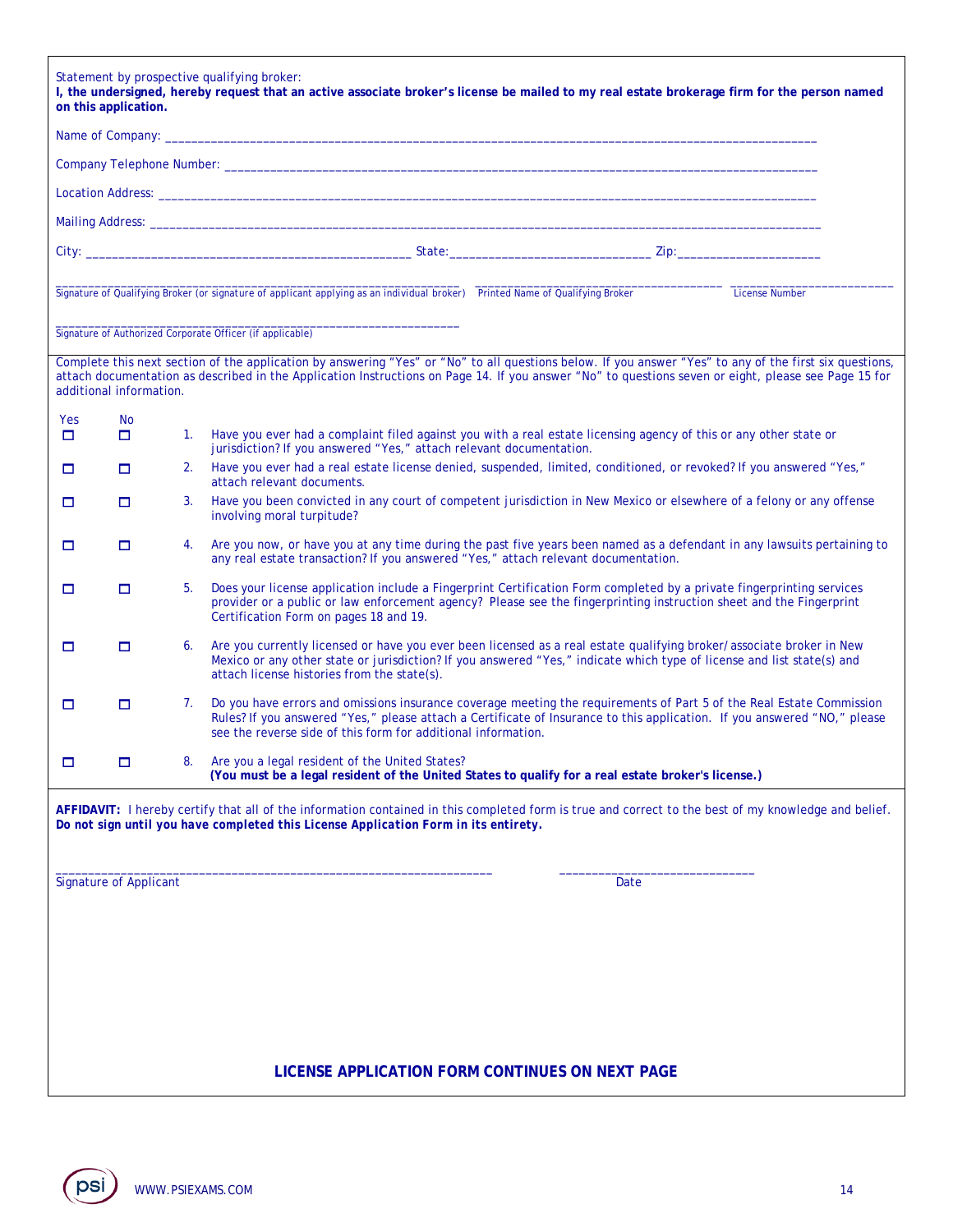#### **Application Instructions**

**If you answered "Yes"** to any one of the first five questions on the reverse side of this application, locate the number(s) you answered "Yes" to below and determine supporting documentation that should accompany your application for licensure.

- Prepare and send a written account explaining the details of the complaint and its resolution.
- 2. Provide a letter from the licensing agency detailing the events that caused action to be taken against your license, including dates and
- locations and any subsequent reinstatement of your license. 3. Provide the following documentation:
	- a. A copy of the judgment and sentence.
		- b. A written account of your part in the alleged offense and its current status.
		- If applicable, a letter from your parole officer detailing your degree of rehabilitation.
- 4. Submit the following documentation:
	- a. Copies of all relevant civil complaints in which you have been named as a defendant.
	- b. Copies of the final dispositions of subject lawsuits (if available), or a written explanation of the current status of complaint(s) against you.
- *5.* See the fingerprinting instruction sheet and Fingerprint Certification Form on pages 17 and 18*.*

**If you answered "No"** to questions seven or eight of this application, locate the number(s) you answered "No" to below for additional information.

- 6. Request from the state(s)/jurisdiction(s) (other than New Mexico) in which you currently or previously practiced, a certified license history which is to be included with this information when you submit your New Mexico Real Estate Broker License Application packet
- 7. All active real estate Associate Brokers and Qualifying Brokers are required to have errors and omissions insurance meeting the requirements of part 5 of the Real Estate Commission Rules and Regulations. Insurance may be obtained through the Commission's contract insurance carrier, Rice Insurance Services, or another insurance carrier. Enrollment forms and other information may be obtained from the Commission office, the Commission Web site at www.rld.state.nm.us/boards/real\_estate\_commission.aspx or from Rice Insurance Services at 800.637.7319.
- 8. If you answered "No" to question 8, you are not eligible for licensure. You must be a legal resident of the United States to qualify for a real estate broker's license.

**AFFIDAVIT OF CHARACTER**: You must have the Affidavit of Character section below completed by two individuals *or* include character reference letters from two individuals who own property in the county in which you reside or do business.

#### **Affidavit of Character**

In signing this application, I affirm to the best of my knowledge and belief that the individual named on this form is of good moral character and is honest and trustworthy. I further certify that I am a property owner in the county of residence or place of business of the individual named herein

| Name (Print)          |              |     | Name (Print)          |              |     |
|-----------------------|--------------|-----|-----------------------|--------------|-----|
| Name (Signature)      |              |     | Name (Signature)      |              |     |
| <b>Street Address</b> |              |     | <b>Street Address</b> |              |     |
| City                  | <b>State</b> | Zip | City                  | <b>State</b> | Zip |

#### **ADDITIONAL INFORMATION REQUIRED**

- 1. **License history**: Provide a certified license history if you are currently or have previously been licensed in another state or jurisdiction.
- 2. **Documentation of education**: Include your official transcripts or original Form REC-134 as proof of completion of educational requirements. 3. **A completed Fingerprint Certification Form**.
- 
- 4. **Examination passing score reports**.

#### **CONSENT TO LAWSUITS**

If the address on this application is not within the State of New Mexico, by virtue of my signature below, I do hereby irrevocably consent that lawsuits and actions may be commenced against me in the proper courts of the State of New Mexico.

\_\_\_\_\_\_\_\_\_\_\_\_\_\_\_\_\_\_\_\_\_\_\_\_\_\_\_\_\_\_\_\_\_\_\_\_\_\_\_\_\_\_\_\_\_\_\_\_\_\_\_\_\_\_\_\_\_\_\_\_\_\_\_\_\_\_\_ \_\_\_\_\_\_\_\_\_\_\_\_\_\_\_\_\_\_\_\_\_\_\_\_\_\_\_\_\_\_

Signature of Applicant Date of Applicant Date of Applicant Date of Applicant Date of Applicant Date of Applicant Date of Applicant Date of Applicant Date of Applicant Date of Applicant Date of Applicant Date of Applicant D

**CONSENT TO EXAMINE AND AUDIT TRUST, TRUSTEE OR ESCROW ACCOUNTS** 

| , being a licensed New Mexico real estate broker or broker applicant hereby authorize the New Mexico Real                                   |
|---------------------------------------------------------------------------------------------------------------------------------------------|
| Estate Commission or its authorized representative to examine and audit the trust, trustee, or escrow account maintained by me, and further |
| authorize any bank or recognized depository to permit such examination and audit. This consent and authorization is made personally and/or  |
| corporately.                                                                                                                                |
|                                                                                                                                             |

Signature of Applicant Date Date Date Date Date Date

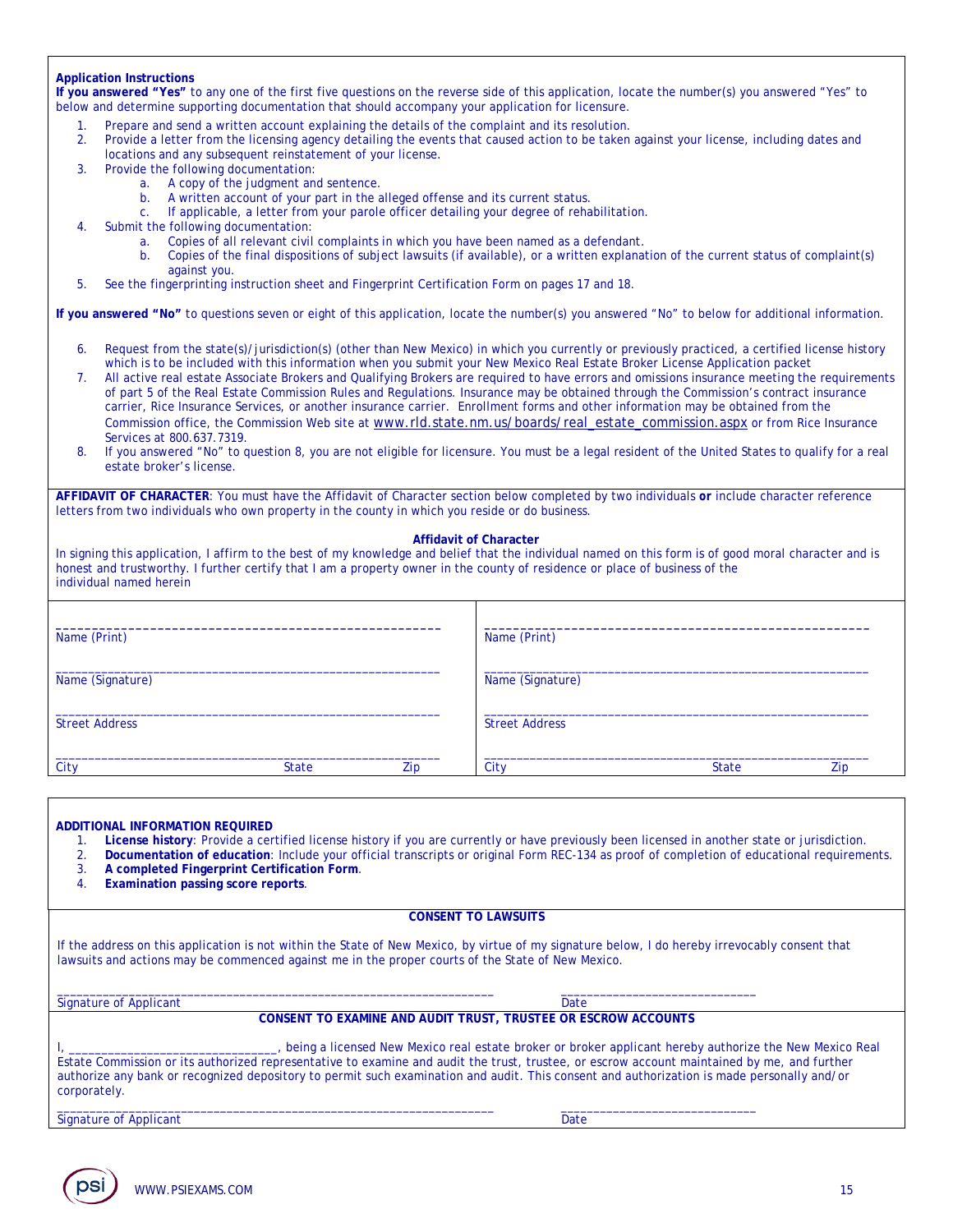### **CREDIT CARD AUTHORIZATION FORM**

# **License Application Fee is \$270.**

Payment may be made by personal check, company check, cashier's check, money order, Visa, or MasterCard, payable to the New Mexico Real Estate Commission.

| Credit card (MasterCard or VISA) payment accepted for phone or fax registrations only. (Check One):                                                                                                                                       |                                                                                                                                                                                                                                | <b>MC</b> | <b>VISA</b> |
|-------------------------------------------------------------------------------------------------------------------------------------------------------------------------------------------------------------------------------------------|--------------------------------------------------------------------------------------------------------------------------------------------------------------------------------------------------------------------------------|-----------|-------------|
| Card No:<br>the control of the control of the control of the control of the control of the control of the control of the control of the control of the control of the control of the control of the control of the control of the control | Exp. Date: the contract of the contract of the contract of the contract of the contract of the contract of the                                                                                                                 |           |             |
| Cardholder Name (Print): Early 2008 and the Cardholder Name (Print):                                                                                                                                                                      | Signature: the contract of the contract of the contract of the contract of the contract of the contract of the contract of the contract of the contract of the contract of the contract of the contract of the contract of the |           |             |

**Send this completed form and all required documentation to:** 

**New Mexico Real Estate Commission**  5500 San Antonio Dr. NE Suite B Albuquerque, NM 87109 Email: nmreapp@psionline.com

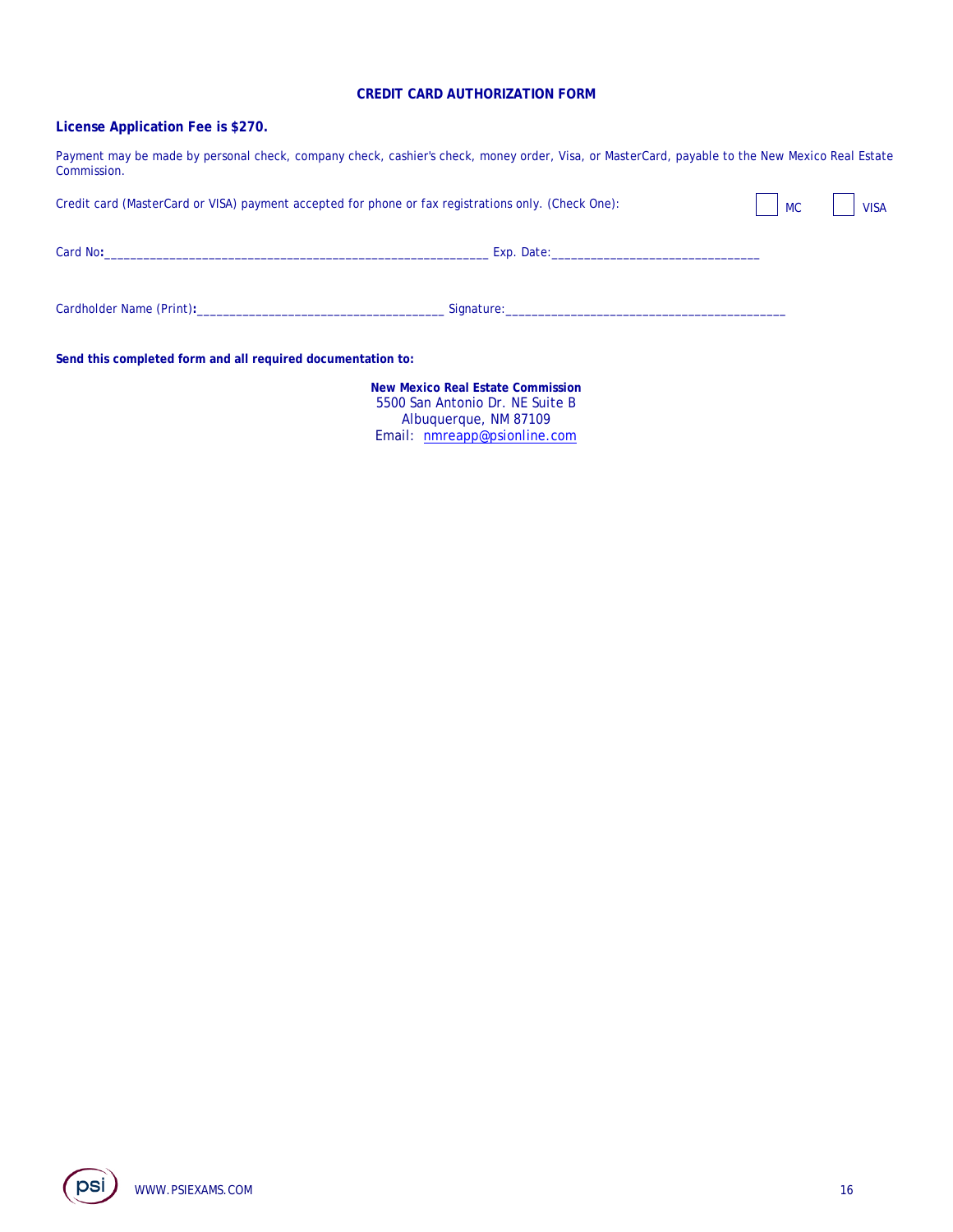# **New Mexico Real Estate Commission Broker Fingerprinting Program**

Applicants for licensure by the New Mexico Real Estate Commission and applicants for license renewal are required to be fingerprinted. The fingerprinting requirement was enacted by the 2011 state legislature at the request of the Real Estate Commission as a public protection measure and to ensure that in-state and out-of-state license applicants are treated equally in the criminal background check process. The criminal history record includes information concerning a person's arrests, indictments or other formal criminal charges and any dispositions thereof, including convictions, dismissals, acquittals, sentencing, and correctional supervision.

Effective November 5, 2013, the New Mexico Department of Public Safety (DPS) is converting to an electronic Live Scan system of fingerprinting and will no longer accept hardcopy fingerprint cards.

Prior to being fingerprinted for purposes of initial licensure or license renewal at one of the approved Live Scan sites (statewide site list attached), licensees will be required to register on the vendor web site at www.cogentid.com by selecting the Fingerprint Card User box. Licensees will need the New Mexico Real Estate Commission identifier number, which is NM920263Z, to register. Licensees may also register by telephone at 1-877-996-6277.

Licensees may pay the \$44.00 fingerprint processing fee on line on the www.cogentid.com website using a credit or debit card at the time of registration, or pay the fee by money order or cashier's check at a Live Scan site at the time of fingerprinting. No cash or personal checks will be accepted.

Because fingerprints will be transmitted to DPS electronically, licensees will no longer have to mail hardcopy fingerprint cards to DPS. However, licensees should ask the Live Scan vendor to complete the Fingerprint Certification Form found in the new applicant or renewal packet as licensees will still be required to submit that form to the Commission along with their application or renewal paperwork.

**PLEASE NOTE THAT LICENSEES WILL STILL HAVE THE OPTION TO BE FINGERPRINTED BY PROVIDERS THAT ARE NOT LIVE SCAN VENDORS.** However, licensees choosing that option will have to mail the completed hardcopy fingerprint cards and the \$44.00 processing fee to **3M Cogent, New Mexico CardScan, 5025 Bradenton Avenue, Suite A, Dublin, Ohio 43017** 

**LICENSEES RESIDING OUTSIDE OF NEW MEXICO** who do not have access to a Live Scan site may submit hardcopy fingerprint cards and payment to 3M Cogent at the above address. In order to accommodate licensees who do not have access to a Live Scan site, the application and renewal packets will continue to include hardcopy fingerprint cards.

Please do not hesitate to contact Real Estate Commission Chief Investigator Lyn Carter at (505) 222-9881 if you have any questions or encounter any difficulties with the registration process.

# **FOLLOWING IS A CURRENT LIST OF LIVE SCAN FINGERPRINTING SITES**

| Fingerprint Sites Are Subject To Change Without Previous Notice |                                     |                              |              |       |  |  |  |
|-----------------------------------------------------------------|-------------------------------------|------------------------------|--------------|-------|--|--|--|
| <b>Site Name</b>                                                | <b>Address</b>                      | City                         | <b>State</b> | Zip.  |  |  |  |
| Sylvan Learning Center                                          | 3030 E. Main San Juan Plaza, Bldg M | Farmington                   | <b>NM</b>    | 87402 |  |  |  |
| Carrizozo Police Department                                     | 404 Central                         | Carrizozo                    | <b>NM</b>    | 88301 |  |  |  |
| City of Belen Police Department                                 | 607 Becker Ave                      | Belen                        | NM           | 87002 |  |  |  |
| City of Bloomfield                                              | 711 Ruth Lane                       | Bloomfield                   | <b>NM</b>    | 87413 |  |  |  |
| Truth or Consequences Police Department                         | 507 McAdoo                          | <b>Truth or Consequences</b> | <b>NM</b>    | 87901 |  |  |  |
| Clayton Police Department                                       | 112 North Front Street              | Clayton                      | <b>NM</b>    | 88415 |  |  |  |
| <b>Dexter Consolidated Schools</b>                              | 100 N Lincoln                       | Dexter                       | <b>NM</b>    | 88230 |  |  |  |
| Eastern NM University Police Department                         | 229 South Avenue K                  | Portales                     | <b>NM</b>    | 88130 |  |  |  |
| Espanola Police Department                                      | 1316 Calle Adelante Suite E         | Espanola                     | <b>NM</b>    | 87532 |  |  |  |
| Fingerprinting Services of NM, LLC                              | 2921 Carlisle Blvd NE Suite 212     | Albuguergue                  | <b>NM</b>    | 87110 |  |  |  |
| Fingerprinting Solutions & More                                 | 2913 San Mateo NE                   | Albuquerque                  | <b>NM</b>    | 87110 |  |  |  |
| Fingerprinting Services of NM, LLC                              | 2416 Cerrillos Rd                   | Santa Fe                     | <b>NM</b>    | 87505 |  |  |  |
| Las Vegas City Schools                                          | 901 Douglas Avenue                  | Las Vegas                    | <b>NM</b>    | 87701 |  |  |  |
| Logan Police Department                                         | 108 A Hwy 54                        | Logan                        | <b>NM</b>    | 88426 |  |  |  |
| <b>Milan Police Department</b>                                  | 619 Uranium Avenue                  | Milan                        | <b>NM</b>    | 87021 |  |  |  |
| <b>Occupational Testing Resources</b>                           | 1504 N Grimes                       | Hobbs                        | <b>NM</b>    | 88240 |  |  |  |
| <b>Print Plus</b>                                               | 901 Texas Avenue                    | Alamogordo                   | <b>NM</b>    | 88310 |  |  |  |
| Red River Marshal's Office                                      | 100 E Main Street                   | <b>Red River</b>             | <b>NM</b>    | 87558 |  |  |  |
| <b>Ruidoso Police Department</b>                                | 1085 Mechem Dr                      | Ruidoso                      | <b>NM</b>    | 88345 |  |  |  |
| <b>Security Concepts</b>                                        | 130 N Solano Dr                     | Las Cruces                   | <b>NM</b>    | 88001 |  |  |  |
| <b>Silver City Police Department</b>                            | 1011 N Hudson                       | <b>Silver City</b>           | <b>NM</b>    | 88061 |  |  |  |
| Socorro Consolidated Schools                                    | 700 Franklin Street                 | Socorro                      | ΝM           | 87801 |  |  |  |
| The Cop Shop                                                    | 327 W Main                          | Artesia                      | <b>NM</b>    | 88210 |  |  |  |
| The UPS Store #3958                                             | 7820 Enchanted Hills Blvd           | Rio Rancho                   | NΜ           | 87144 |  |  |  |
| The UPS Store #6336                                             | 3705 B1 Ellison Dr NW               | Albuquerque                  | <b>NM</b>    | 87114 |  |  |  |
| <b>Tucumcari Police Department</b>                              | 206 E Center                        | Tucumcari                    | <b>NM</b>    | 88401 |  |  |  |

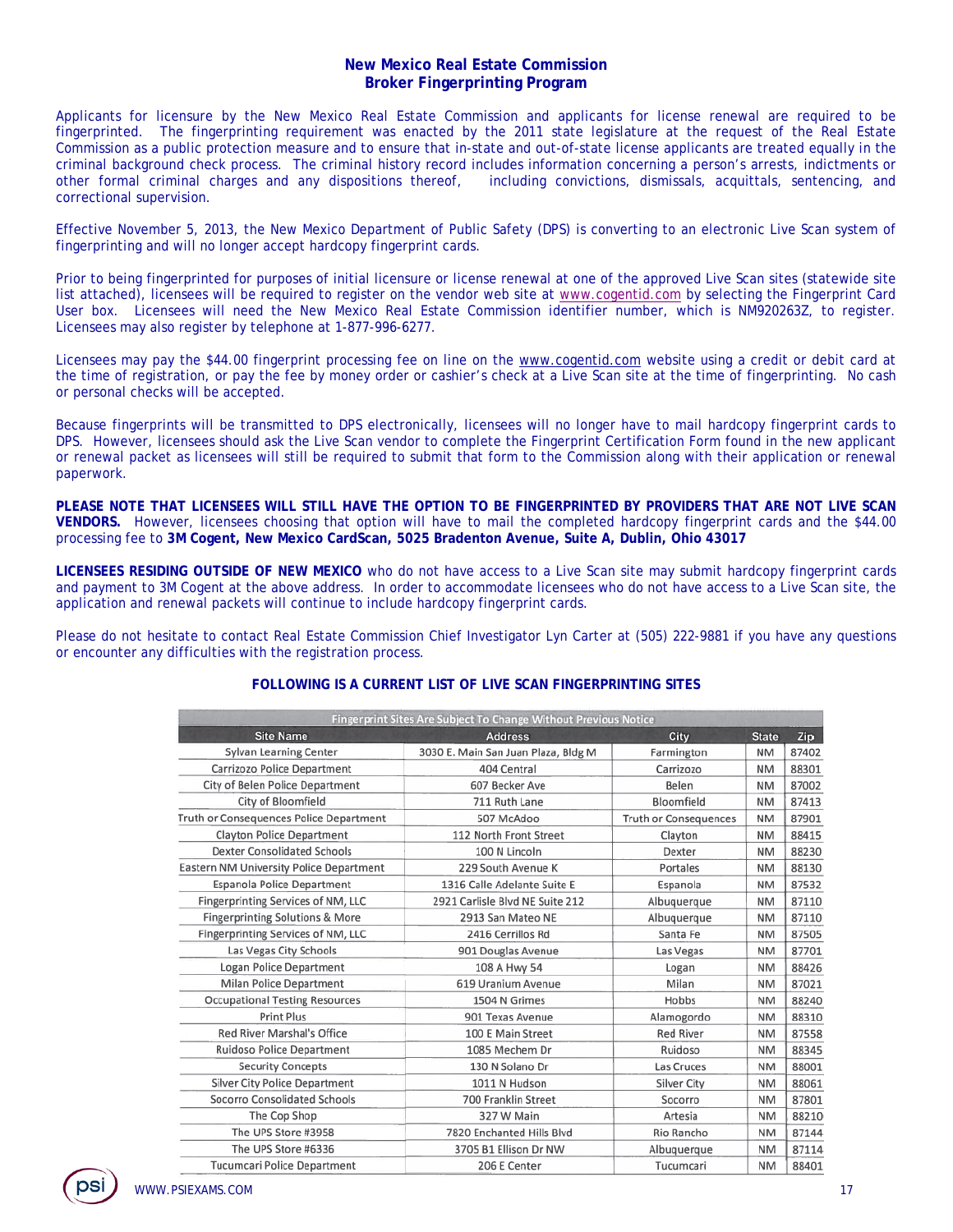# **Fingerprint Certification Form**

# **New Mexico Real Estate Commission 5500 San Antonio Dr. NE Suite B Albuquerque, NM 87109 Telephone (505) 222-9820 FAX (505) 222-9886**

This form must be completed by the Live Scan fingerprint vendor, law enforcement agency, or other provider taking the applicant's fingerprints. A copy of the form should be retained by the applicant and mailed or delivered to the New Mexico Real Estate Commission at 5500 San Antonio Dr. NE Suite B, Albuquerque, NM 87109 along with the applicant's application for initial licensure or license renewal.

The undersigned certifies that they are a representative of:

| ______ A law enforcement agency |                                                                                                   |
|---------------------------------|---------------------------------------------------------------------------------------------------|
|                                 | <b>Agency Name</b>                                                                                |
| _____ A private company         |                                                                                                   |
|                                 | <b>Company Name</b>                                                                               |
|                                 |                                                                                                   |
|                                 | <b>Full Legal Name Clearly Printed</b>                                                            |
|                                 |                                                                                                   |
|                                 |                                                                                                   |
| time of fingerprinting.         | I further certify that the applicant presented appropriate documentation of their identity at the |
|                                 |                                                                                                   |

Signature of Fingerprinting Official

\_\_\_\_\_\_\_\_\_\_\_\_\_\_\_\_\_\_\_\_\_\_\_\_\_\_\_\_\_\_\_\_ Printed Name of Fingerprinting Official

\_\_\_\_\_\_\_\_\_\_\_\_\_\_\_\_\_\_\_\_\_\_\_\_\_\_\_\_\_\_\_\_\_\_\_ Phone Number of Fingerprinting Official

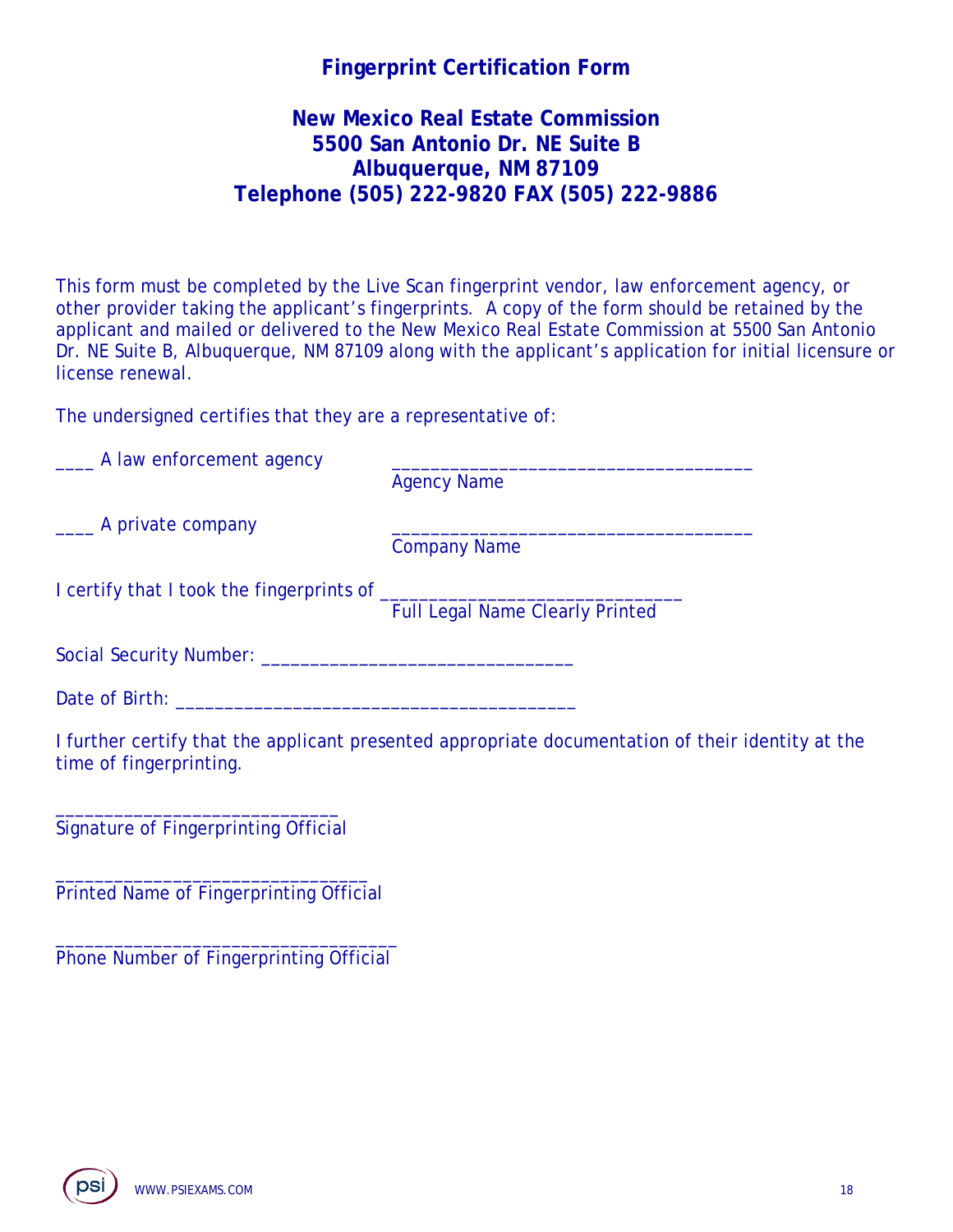# **BOOKS AND MORE ARE NOW AVAILABLE AT THE PSI ONLINE STORE!**

**To place an order for one or more of the following items listed, you may:** 

- **Order online at www.psionlinestore.com**
- **Call the PSI Online store toll-free at (866) 589-3088**

**Note: prices are available online at www.psionlinestore.com** 

| $\Box$                                                               | <b>Modern Real Estate Practice</b>            |  |
|----------------------------------------------------------------------|-----------------------------------------------|--|
| $\Box$                                                               | <b>Real Estate Fundamentals</b>               |  |
| $\Box$                                                               | The Language of Real Estate                   |  |
| □                                                                    | <b>Real Estate Principles</b>                 |  |
| □                                                                    | <b>Real Estate Principles &amp; Practices</b> |  |
| Please note: Inventory and pricing subject to change without notice. |                                               |  |

 **You may also place a checkmark next to the items that you would like to order, and mail or fax this form to PSI (be sure to include your contact information). A Customer Service Rep will call you to place the order.** 

| Mail or FAX to:<br>PSI licensure: certification ** 3210 E Tropicana * Las Vegas * NV * 89121 (Attn Shipping)<br>Fax (702) 932-2668                                                                                                  |           |  |
|-------------------------------------------------------------------------------------------------------------------------------------------------------------------------------------------------------------------------------------|-----------|--|
|                                                                                                                                                                                                                                     |           |  |
|                                                                                                                                                                                                                                     |           |  |
|                                                                                                                                                                                                                                     | State Zip |  |
| <b>Phone Number:</b> The contract of the contract of the contract of the contract of the contract of the contract of the contract of the contract of the contract of the contract of the contract of the contract of the contract o |           |  |

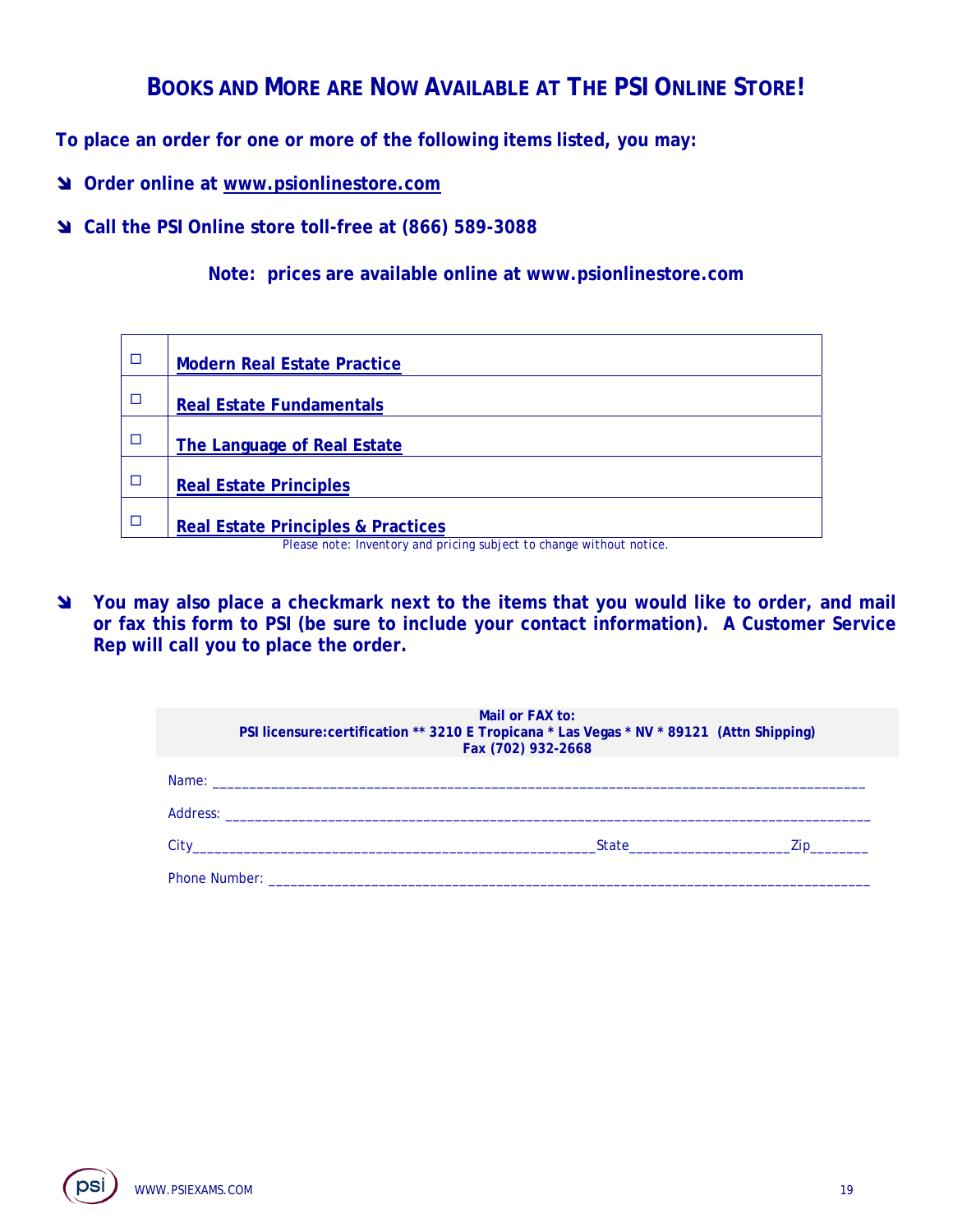

All examination centers are equipped to provide access in accordance with the Americans with Disabilities Act (ADA) of 1990. Applicants with disabilities or those who would otherwise have difficulty taking the examination may request special examination arrangements.

Candidates who wish to request special arrangements because of a disability should fax this form and supporting documentation to PSI at (702) 932-2666.

#### **Requirements for special arrangement requests**

You are required to submit documentation from the medical authority or learning institution that rendered a diagnosis. Verification must be submitted to PSI on the letterhead stationery of the authority or specialist and include the following:

- **N** Description of the disability and limitations related to testing
- **N** Recommended accommodation/modification
- Name, title and telephone number of the medical authority or specialist
- **S** Original signature of the medical authority or specialist

|             | <b>Last Name</b>                                                                                                                                                                                                               | <b>First Name</b>                                                                                                                                                                                                                                                           |
|-------------|--------------------------------------------------------------------------------------------------------------------------------------------------------------------------------------------------------------------------------|-----------------------------------------------------------------------------------------------------------------------------------------------------------------------------------------------------------------------------------------------------------------------------|
|             | Address: the contract of the contract of the contract of the contract of the contract of the contract of the contract of the contract of the contract of the contract of the contract of the contract of the contract of the c |                                                                                                                                                                                                                                                                             |
|             | <b>Street</b>                                                                                                                                                                                                                  | City, State, Zip Code                                                                                                                                                                                                                                                       |
|             |                                                                                                                                                                                                                                | and the contract of the contract of the contract of the contract of the contract of the contract of the contract of                                                                                                                                                         |
|             | Home                                                                                                                                                                                                                           | Work                                                                                                                                                                                                                                                                        |
|             |                                                                                                                                                                                                                                |                                                                                                                                                                                                                                                                             |
|             | Check any special arrangements you require (requests must concur with documentation submitted):                                                                                                                                |                                                                                                                                                                                                                                                                             |
| □           | Reader (as accommodation for visual impairment<br>or learning disability)                                                                                                                                                      | $\Box$ Extended Time<br>(Additional time requested: _______________)                                                                                                                                                                                                        |
| □           | Large-Print written examination                                                                                                                                                                                                | □                                                                                                                                                                                                                                                                           |
| □           | Out-of-State Testing Request (this request does not<br>require additional documentation)                                                                                                                                       |                                                                                                                                                                                                                                                                             |
|             |                                                                                                                                                                                                                                |                                                                                                                                                                                                                                                                             |
| ¥<br>N<br>N |                                                                                                                                                                                                                                | Complete and fax this form, along with supporting documentation, to (702) 932-2666.<br>After 4 business days, please call (800) 367-1565, ext 6750 and leave a voice message.<br>PSI Special Accommodations will call you back to schedule the examination within 48 hours. |
|             |                                                                                                                                                                                                                                | DO NOT SCHEDULE YOUR EXAMINATION UNTIL THIS DOCUMENTATION HAS BEEN<br>RECEIVED AND PROCESSED BY PSI SPECIAL ACCOMMODATIONS.                                                                                                                                                 |